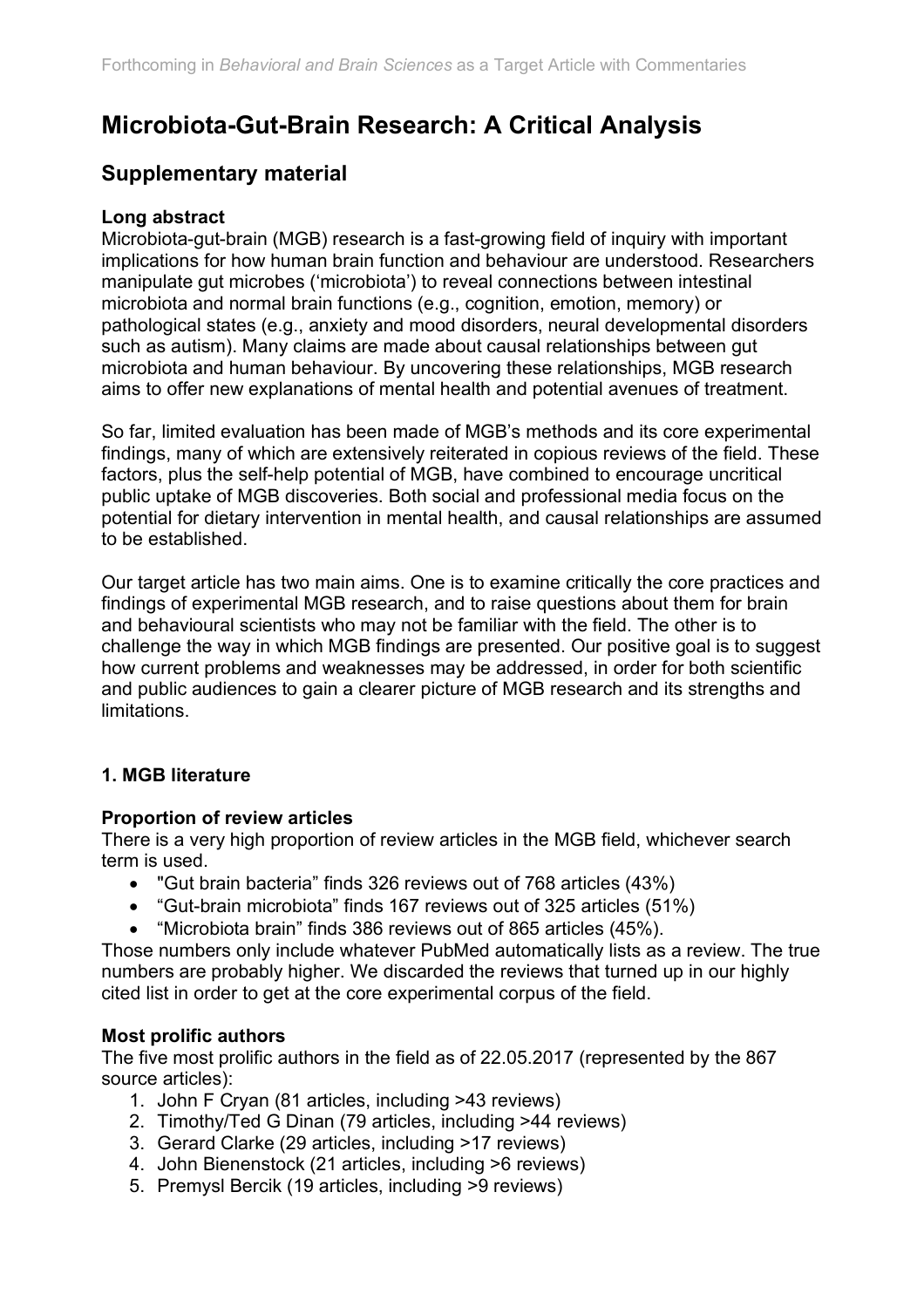Cryan (a neuropharmacologist) and Dinan (a pharmacologist/psychiatrist) are both leaders of gut-brain microbiota axis at the APC Microbiome Institute (University College Cork, Ireland) and have authored 222 papers together. They have also published with Clarke, a neuropharmacologist/psychiatrist at UCC. Bienenstock, an immunologist (McMaster, Canada) and Bercik (McMaster), a neural gastroenterologist, are not directly connected to this group.

**Supplementary Table 1**: The broad range of MGB-associated methods, with exemplar publications selected from 25 most-cited MGB experimental papers (see Section 4).

| <b>General method</b>                                   | <b>Specific features of methods</b>                                                                                                                                                                                                                                                                                                                                                                                                                                                                                                                                                                                                                          |
|---------------------------------------------------------|--------------------------------------------------------------------------------------------------------------------------------------------------------------------------------------------------------------------------------------------------------------------------------------------------------------------------------------------------------------------------------------------------------------------------------------------------------------------------------------------------------------------------------------------------------------------------------------------------------------------------------------------------------------|
| Animal models                                           | Germ-free (GF), specific pathogen free (SPF), and<br>conventionalized rodents (e.g., Sudo et al. 2004)<br>Autism model rats (e.g., de Theije et al. 2014)<br>$\bullet$<br>Colitis model rodents (e.g., Ohland et al. 2013)<br>٠<br>Depression model rodents (e.g., Park et al. 2013)<br>$\bullet$<br>Maternal immune activation rodents (e.g., Hsiao et al.<br>2013)<br>Pups undergoing maternal separation (e.g., O'Mahony et<br>al. 2009)                                                                                                                                                                                                                  |
| Animal<br>behavioural tests                             | Forced swim (e.g., Bravo et al. 2011)<br>$\bullet$<br>Step down (e.g., Bercik et al. 2011)<br>Elevated plus maze (e.g., Neufeld et al. 2011b)<br>$\bullet$<br>Light-dark choice (e.g., Gareau et al. 2011)<br>$\bullet$<br>Open field (e.g., Diaz Heijtz et al. 2011)<br>$\bullet$<br>Object recognition (e.g., Desbonnet et al. 2015)<br>٠<br>Social interaction (e.g., Hsiao et al. 2013)<br>$\bullet$                                                                                                                                                                                                                                                     |
| Rodent gut, brain<br>and blood<br>biochemical<br>assays | Neurochemical brain analysis and blood metabolites by<br>$\bullet$<br>high-performance liquid chromatography (e.g., Clarke et<br>al. 2013)<br>Microbial metabolites in faeces by gas chromatography<br>(e.g., Leclercq et al. 2014)<br>Measurements of neurotrophin, nerve growth factor<br>$\bullet$<br>protein (e.g., Sudo et al. 2004), C-reactive protein (e.g.,<br>Leclercq et al. 2014), hormones (e.g., Bruce-Keller et al.<br>2015), cytokines and chemokines by immunoassays (e.g.,<br>Ohland et al. 2013)<br>Intestinal permeability assays (e.g., Hsiao et al. 2013)<br>$\bullet$<br>Blood endotoxin tests (e.g., Ait-Belgnaoui et al. 2014)<br>٠ |
| Human<br>behavioural<br>assessments                     | Human patient self-reports, depression and anxiety scales<br>٠<br>(e.g., Messaoudi et al. 2011; Steenbergen et al. 2015)                                                                                                                                                                                                                                                                                                                                                                                                                                                                                                                                     |
| Experimental<br>interventions in<br>rodents             | Probiotics (e.g., Tillisch et al. 2013)<br>Microbiota transplants (e.g., Diaz Heijtz et al. 2011)<br>$\bullet$<br>Antibiotic treatments (e.g., Bercik et al. 2011)<br>٠<br>Dietary alterations (e.g., Ohland et al. 2013)<br>$\bullet$<br>Pathogen introduction (e.g., Gareau et al. 2011)<br>Vagotomy (e.g., (Bravo et al. 2011)                                                                                                                                                                                                                                                                                                                            |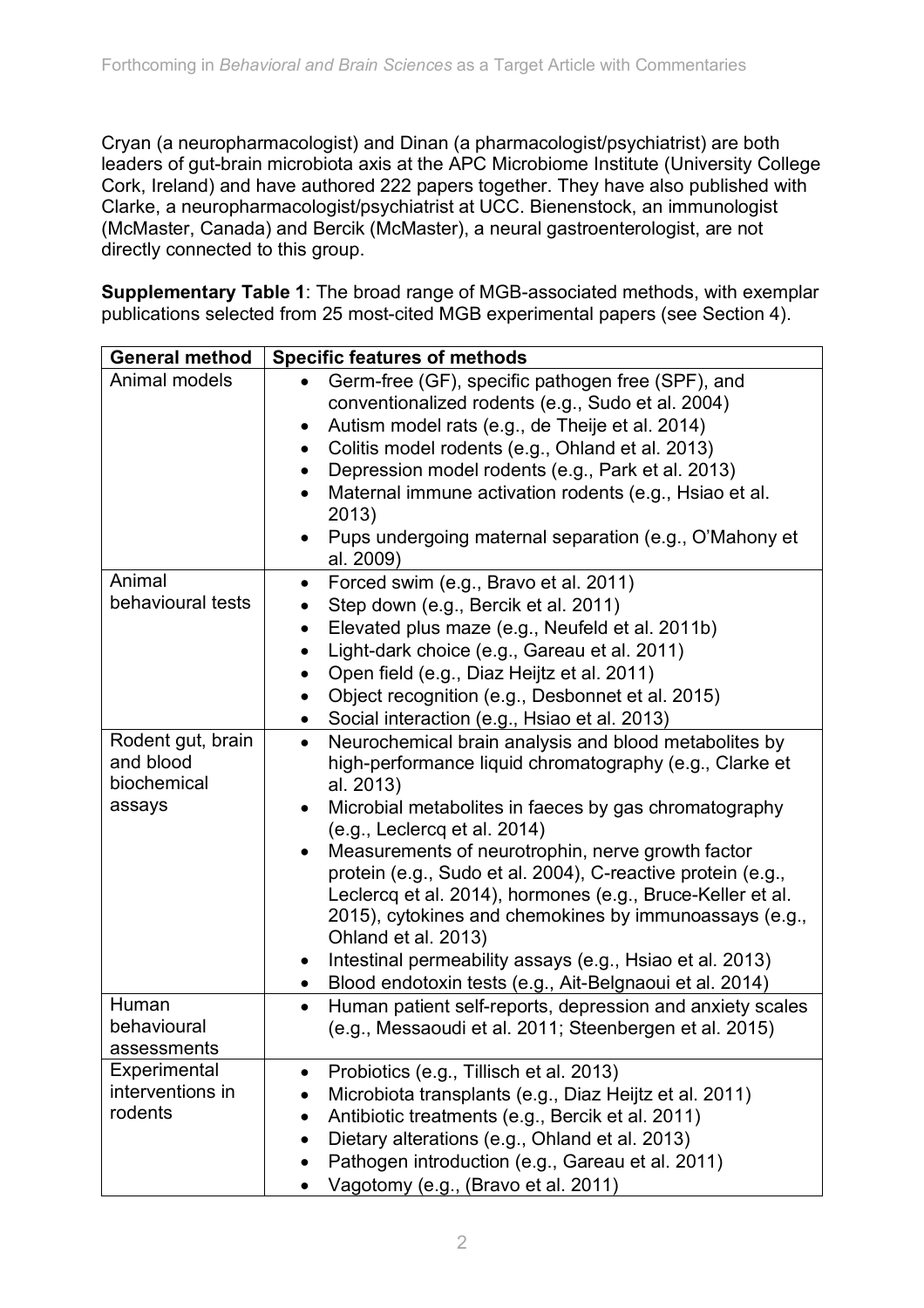| Experimental<br>interventions in<br>humans | • Probiotics and dietary interventions (e.g., Tillisch et al.<br>2013)<br>• Antibiotic treatments (e.g., Bajaj et al. 2013)                                                                                                                                                                                               |
|--------------------------------------------|---------------------------------------------------------------------------------------------------------------------------------------------------------------------------------------------------------------------------------------------------------------------------------------------------------------------------|
| Microbiome<br>analyses                     | Comparisons of gut microbiomes of mice/humans with<br>$\bullet$<br>brain or behavioural disorders to the microbiome of<br>healthy organisms (e.g., Bailey et al. 2011; Jiang et al.<br>2015)<br>• Comparison of host microbiomes before and after<br>interventions (e.g., Messaoudi et al. 2011; Tillisch et al.<br>2013) |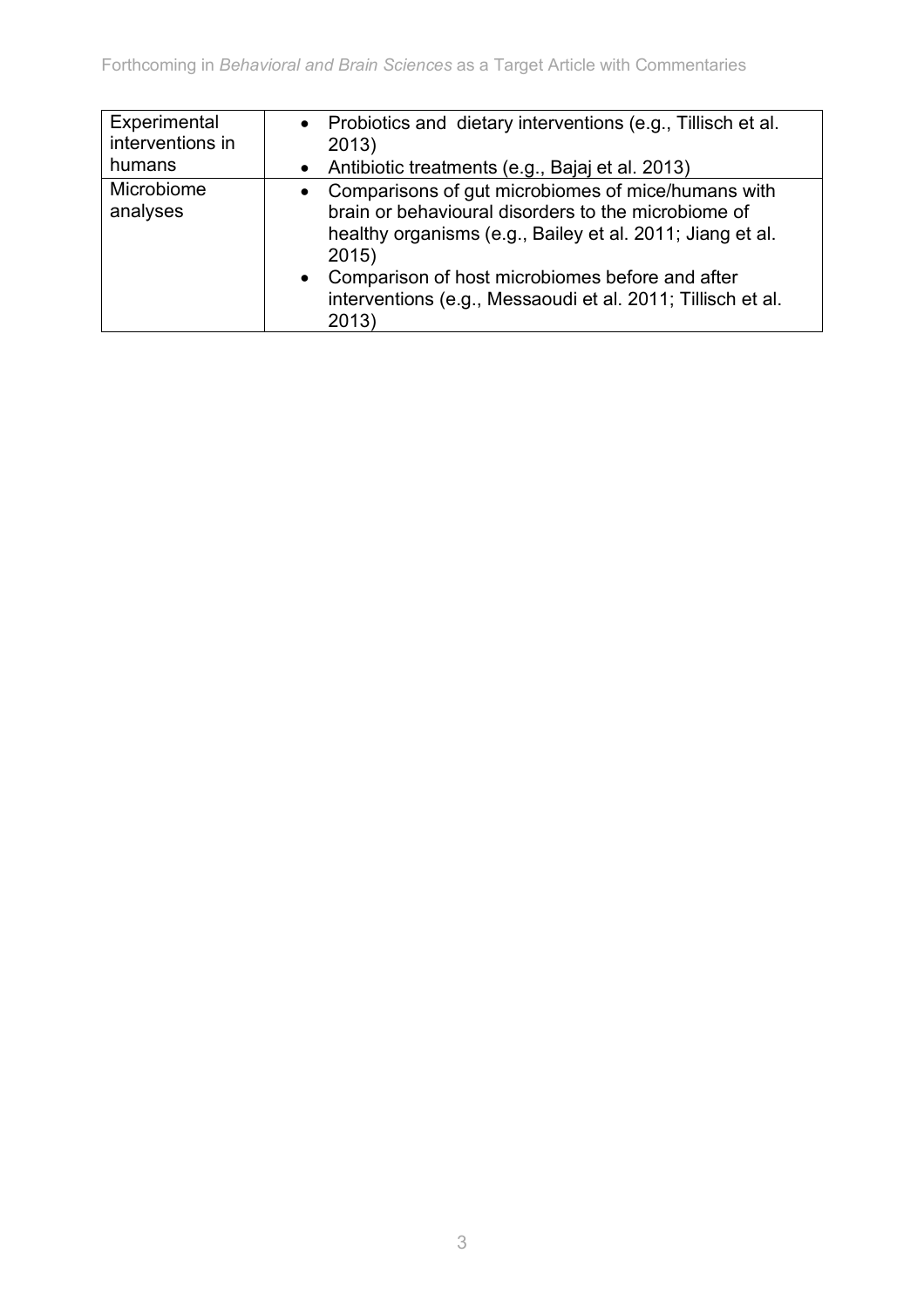| <b>Publication</b>             | <b>Probiotic</b>                                                                                                                                                                                        | <b>Model</b>                          |
|--------------------------------|---------------------------------------------------------------------------------------------------------------------------------------------------------------------------------------------------------|---------------------------------------|
| Bravo et al. (2011)            | Lactobacillus rhamnosus                                                                                                                                                                                 | <b>BALB/c</b> mice                    |
| Messaoudi et al. (2011)        | Lactobacillus helveticus R0052<br>Bifidobacterium longum R0175                                                                                                                                          | Wistar rats<br>Human (clinical trial) |
| Gareau et al. (2011)           | Lactobacillus rhamnosus<br>R0011<br>Lactobacillus helveticus R0052                                                                                                                                      | C57BL/6 mice                          |
| Ait-Belgnaoui et al.<br>(2012) | Lactobacillus farciminis                                                                                                                                                                                | Wistar rats                           |
| Hsiao et al. (2013)            | <b>Bacteroides fragilis</b>                                                                                                                                                                             | C57BL/6N mice                         |
| Ohland et al. (2013)           | Lactobacillus helveticus                                                                                                                                                                                | 129/SvEv mice                         |
| Ait-Belgnaoui et al.<br>(2014) | Lactobacillus helveticus R0052<br>Bifidobacterium longum R0175                                                                                                                                          | C57Bl6 mice                           |
| Steenbergen et al.<br>(2015)   | Bifidobacterium bifidum W23<br>Bifidobacterium lactis W52<br>Lactobacillus acidophilus W37<br>Lactobacillus brevis W63<br>Lactobacillus casei W56<br>Lactobacillus salivarius W24<br>Lactococcus lactis | Human (clinical trial)                |

# **Supplementary Table 2**: Probiotic methods in 25 most cited MGB publications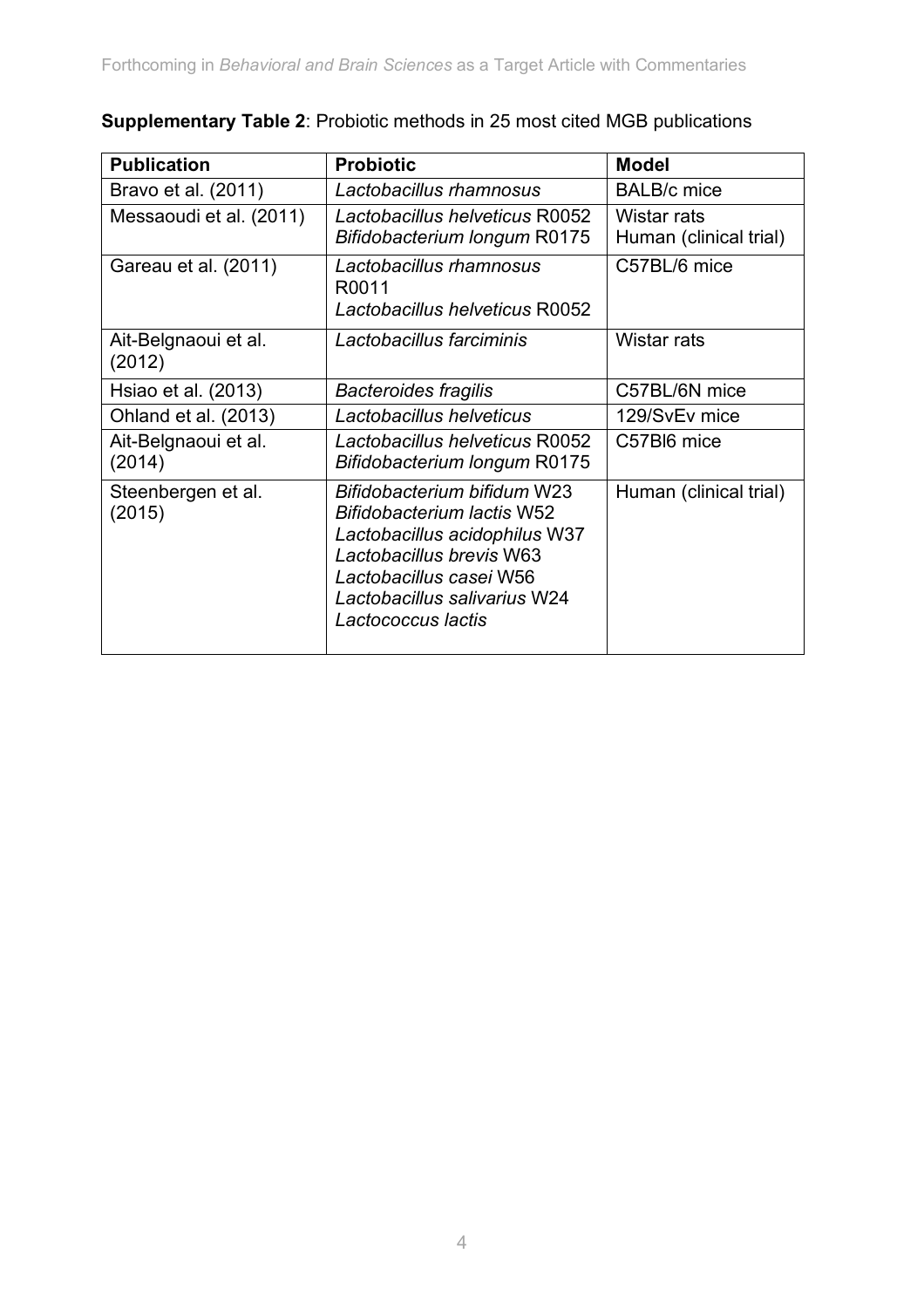| <b>Publication</b>     | <b>Method</b>                               | <b>Comment</b>                                                                                                                                                                                                                                                                                                                        |
|------------------------|---------------------------------------------|---------------------------------------------------------------------------------------------------------------------------------------------------------------------------------------------------------------------------------------------------------------------------------------------------------------------------------------|
| O'Mahony et al. (2009) | <b>DGGE</b>                                 | Detects different profiles                                                                                                                                                                                                                                                                                                            |
|                        |                                             | between two groups; an older                                                                                                                                                                                                                                                                                                          |
|                        |                                             | qualitative method.                                                                                                                                                                                                                                                                                                                   |
| Bercik et al. (2011)   | Culture                                     | Detects different profiles                                                                                                                                                                                                                                                                                                            |
|                        | DGGE + Sanger                               | between two groups; some                                                                                                                                                                                                                                                                                                              |
|                        | sequencing                                  | specific taxa listed; an older                                                                                                                                                                                                                                                                                                        |
|                        |                                             | qualitative method. Sanger                                                                                                                                                                                                                                                                                                            |
|                        |                                             | sequencing superseded.                                                                                                                                                                                                                                                                                                                |
| Bailey et al. (2011)   | <b>V4-V6 16S rRNA</b>                       | Superseded sequencing and                                                                                                                                                                                                                                                                                                             |
|                        | 454-pyrosequencing                          | analysis methods, with a small                                                                                                                                                                                                                                                                                                        |
|                        |                                             | number of reads obtained per                                                                                                                                                                                                                                                                                                          |
|                        |                                             | sample. Some evidence for                                                                                                                                                                                                                                                                                                             |
|                        |                                             | differences at time 0 from                                                                                                                                                                                                                                                                                                            |
|                        |                                             | clustering, but not narrowed                                                                                                                                                                                                                                                                                                          |
|                        |                                             | down to specific taxa.                                                                                                                                                                                                                                                                                                                |
| Gareau et al. (2011)   | 16S rRNA qPCR                               | Some taxa are estimated by                                                                                                                                                                                                                                                                                                            |
|                        |                                             | qPCR. No mention of the exact                                                                                                                                                                                                                                                                                                         |
|                        |                                             | normalization performed (e.g., Is                                                                                                                                                                                                                                                                                                     |
|                        |                                             | rRNA copy number taken into                                                                                                                                                                                                                                                                                                           |
|                        |                                             | account?).                                                                                                                                                                                                                                                                                                                            |
| Bajaj et al. (2013)    | V1-V2 16S rRNA GS-                          | No significant changes in profile                                                                                                                                                                                                                                                                                                     |
|                        | Junior                                      | are reported. A correlation                                                                                                                                                                                                                                                                                                           |
|                        | pyrosequencing                              | network was built for                                                                                                                                                                                                                                                                                                                 |
|                        |                                             | microbiome and metabolome                                                                                                                                                                                                                                                                                                             |
|                        |                                             | data, and connectivity of the                                                                                                                                                                                                                                                                                                         |
|                        |                                             | network was compared.                                                                                                                                                                                                                                                                                                                 |
| Park et al. (2013)     | <b>DGGE</b>                                 | Detection of different profiles                                                                                                                                                                                                                                                                                                       |
|                        |                                             | between two groups via an older                                                                                                                                                                                                                                                                                                       |
|                        |                                             | qualitative method.                                                                                                                                                                                                                                                                                                                   |
| Hsiao et al. (2013)    | V3-V5 16S rRNA                              | Appropriate bioinformatic and                                                                                                                                                                                                                                                                                                         |
|                        | 454-pyrosequencing                          | statistical tools used.                                                                                                                                                                                                                                                                                                               |
|                        |                                             |                                                                                                                                                                                                                                                                                                                                       |
|                        |                                             |                                                                                                                                                                                                                                                                                                                                       |
|                        |                                             |                                                                                                                                                                                                                                                                                                                                       |
|                        |                                             |                                                                                                                                                                                                                                                                                                                                       |
|                        |                                             |                                                                                                                                                                                                                                                                                                                                       |
|                        |                                             |                                                                                                                                                                                                                                                                                                                                       |
|                        |                                             |                                                                                                                                                                                                                                                                                                                                       |
|                        |                                             |                                                                                                                                                                                                                                                                                                                                       |
|                        |                                             |                                                                                                                                                                                                                                                                                                                                       |
| Tillisch et al. (2013) | <b>V5-V6 16S rRNA</b><br>454-pyrosequencing | "Post-hoc analysis of fecal<br>microbiota composition<br>indicated a good randomization<br>of the subjects at baseline. No<br>significant change in microbiota<br>composition vs baseline was<br>found after intervention between<br>groups" (p. 1397). In other<br>words, the study did not observe<br>any change in the microbiota. |

**Supplementary Table 3**: Microbiome methods in the 25 most cited MGB publications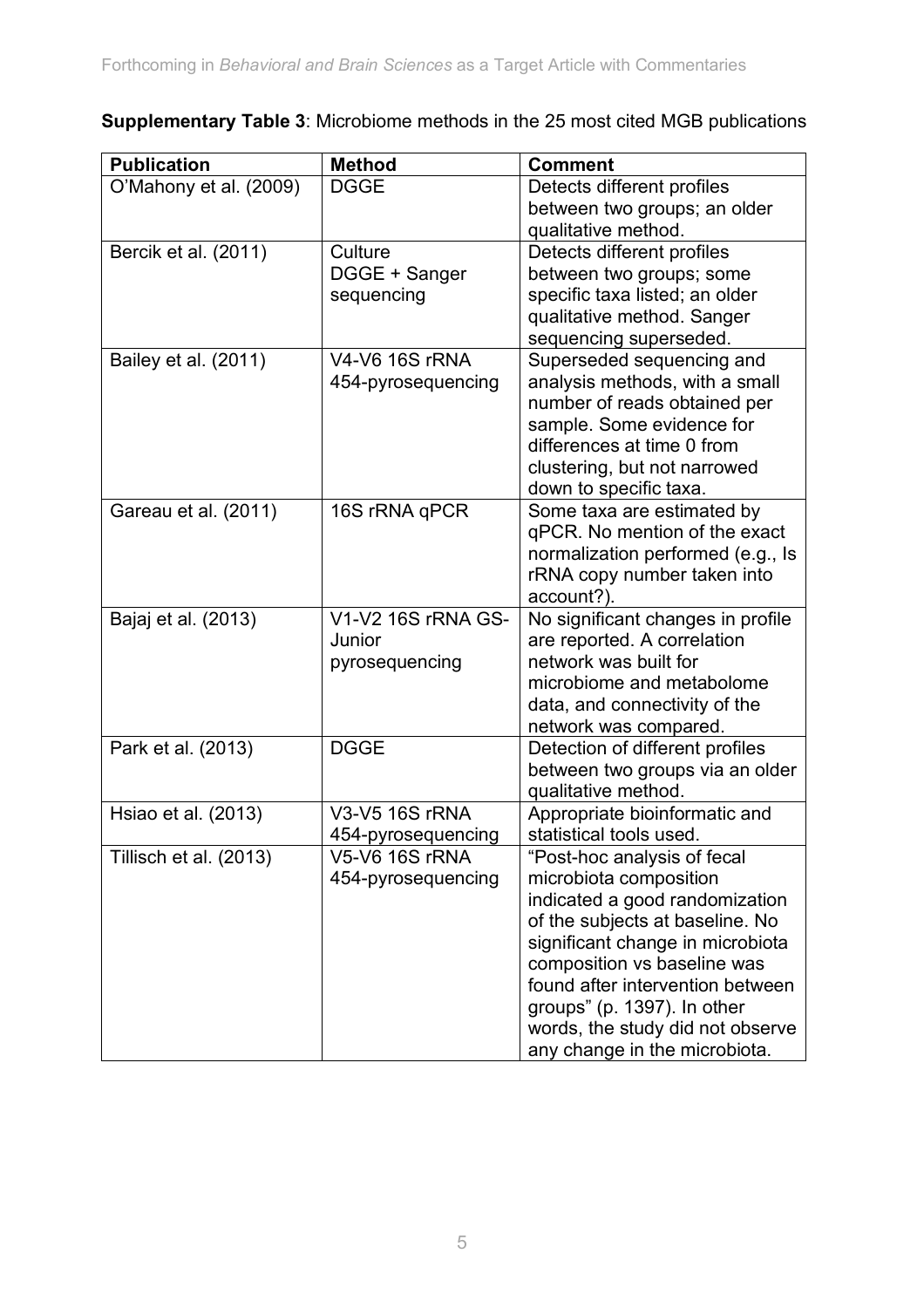| Ohland et al. (2013)          | <b>T-RFLP</b>                                         | An old-fashioned method that<br>flattens the diversity in the<br>sample to small number of<br>distinguishable peaks. That<br>flattening might be the reason<br>for a very clear separation of the<br>samples on the PCA plot.                   |
|-------------------------------|-------------------------------------------------------|-------------------------------------------------------------------------------------------------------------------------------------------------------------------------------------------------------------------------------------------------|
| Leclercq et al. (2014)        | V1-V2 16S rRNA<br>454-pyrosequencing<br>16S rRNA qPCR | Appropriate bioinformatic and<br>statistical tools used.                                                                                                                                                                                        |
| de Theije et al. (2014)       | V3-V5 16S rRNA<br>454-pyrosequencing                  | Appropriate bioinformatic and<br>statistical tools used.                                                                                                                                                                                        |
| Jiang et al. (2015)           | V1-V3 16S rRNA<br>454-pyrosequencing                  | Appropriate bioinformatic and<br>statistical tools used but no<br>beta-diversity/PCA presentation<br>in the main figures, due to high<br>variation. Instead, the authors<br>perform multiple tests with the<br>aim of finding significant taxa. |
| Bruce-Keller et al.<br>(2015) | V3-V4 16S rRNA<br>Illumina MiSeq<br>sequencing        | Appropriate bioinformatic and<br>statistical tools used.                                                                                                                                                                                        |

#### **Abbreviations**

DGGE: denaturing gel electrophoresis; T-RFLP: terminal restriction fragment length polymorphism; V1-V6 16S rRNA: 16S ribosomal RNA variable regions 1-6.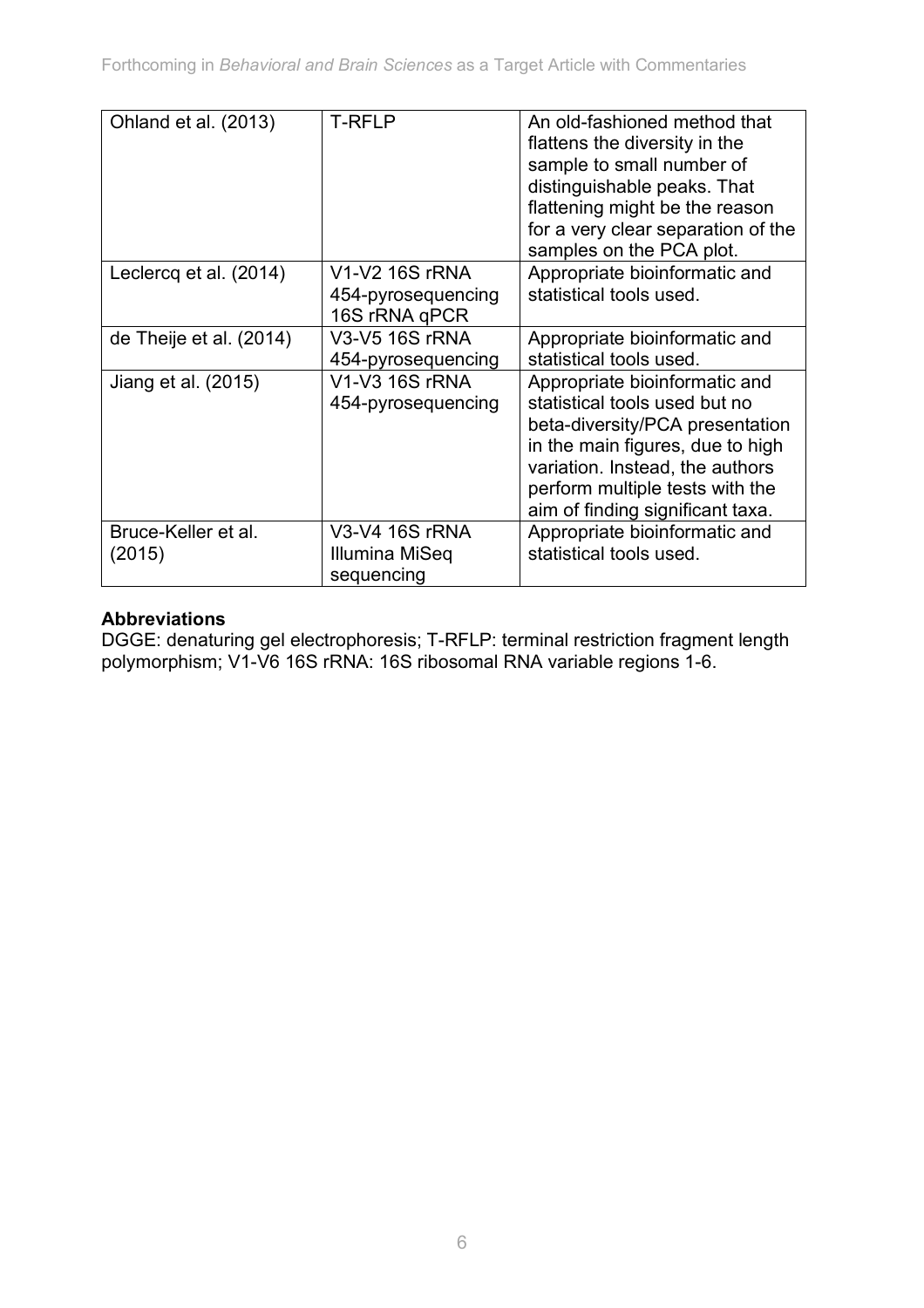**Supplementary Tables 4a-d:** Five categories of central nervous system-related foci and methods in 25 most cited MGB papers

| <b>Publication</b>       | <b>HPA-axis assessment</b>     | <b>Species</b>             |
|--------------------------|--------------------------------|----------------------------|
| Bravo et al. (2011)      | Forced swim, Cort              | <b>BALB/c</b> mice         |
| Sudo et al. (2004)       | Restraint, CRH, ACTH, Cort     | <b>BALB/c</b> mice         |
| O'Mahony et al. (2009)   | Maternal separation, Cort      | <b>Sprague Dawley rats</b> |
| Neufeld et al. (2011b)   | Cort 48 h after arrival in lab | <b>Swiss Webster mice</b>  |
| Messaoudi et al. (2011)  | Urinary 24 h Cort              | Human                      |
| Clarke et al. (2013)     | Novel cage, Cort               | Swiss Webster mice         |
| Gareau et al. (2011)     | Water avoidance stress, Cort   | C57BL/6 mice               |
| Ait-Belgnaoui et al.     | Restraint, CRH, ACTH, Cort     | Wistar rats                |
| (2012)                   |                                |                            |
| Crumeyrolle-Arias et al. | Open field, CRH, Cort          | F344 rats                  |
| (2014)                   |                                |                            |
| Ohland et al. (2013)     | <b>Brain and fecal Cort</b>    | 129/sVEv mice              |
| Park et al. (2013)       | Water avoidance stress, CRH    | C57BL/6 mice               |
| Ait-Belgnaoui et al.     | Water avoidance stress, Cort,  | C57BI6 mice                |
| (2014)                   | c-Fos PVH                      |                            |
| Desbonnet et al. (2015)  | Restraint, Cort                | <b>NIH Swiss mice</b>      |

#### **Supplementary Table 4a:** Neuroendocrine "stress" axis

#### **Abbreviations**

ACTH: adrenocorticotropic hormone; c-Fos: immediate early gene product often used as cellular activation marker; Cort: corticosterone; CRH: corticotropin-releasing hormone; PVH: paraventricular nucleus of the hypothalamus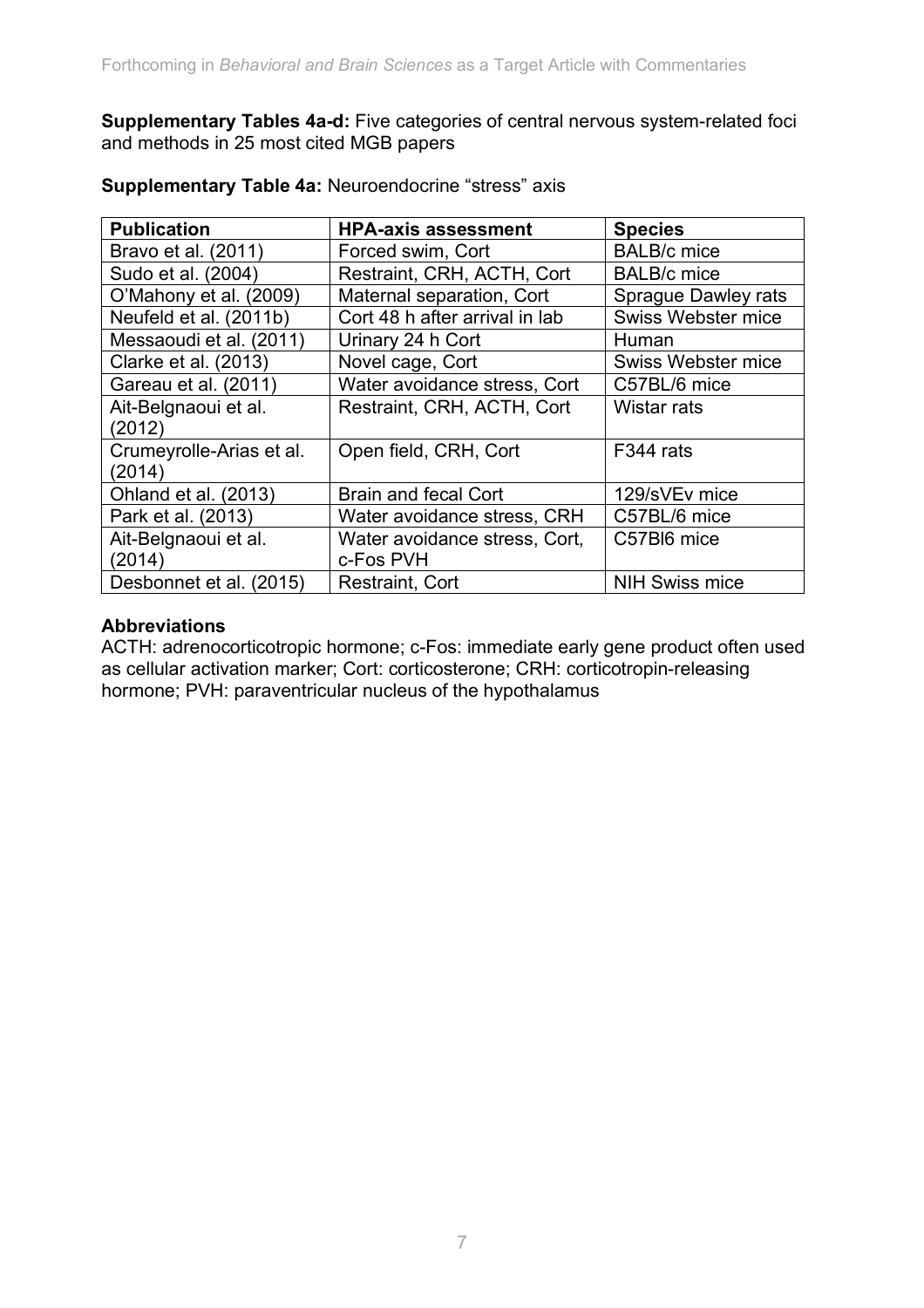|  |  | <b>Supplementary Table 4b: Emotion-mood: Anxiety</b> |  |
|--|--|------------------------------------------------------|--|
|--|--|------------------------------------------------------|--|

| <b>Publication</b>                 | <b>Anxiety assessment</b>                                              | <b>Species</b>              |
|------------------------------------|------------------------------------------------------------------------|-----------------------------|
| Diaz Heijtz et al. (2011)          | Light-dark box, elevated plus<br>maze, open field                      | <b>NMRI</b> mice            |
| Hsiao et al. (2013)                | Open field                                                             | C57BL/6N mice               |
| Bravo et al. (2011)                | Elevated plus maze, fear<br>conditioning, open field                   | <b>BALB/c</b> mice          |
| Bercik et al. (2011)               | Light-dark box, step down test                                         | <b>BALB/c</b> mice          |
| O'Mahony et al. (2009)             | Open field fecal boli                                                  | <b>Sprague Dawley rats</b>  |
| Neufeld et al. (2011b,<br>2011a)   | Elevated plus maze                                                     | <b>Swiss Webster mice</b>   |
| Messaoudi et al. (2011)            | Conditioned defensive probe<br>burying<br><b>HADS anxiety subscale</b> | Wistar rats<br>Human        |
| Clarke et al. (2013)               | Light-dark box                                                         | Swiss Webster mice          |
| Gareau et al. (2011)               | Water avoidance stress, light-<br>dark box                             | C57BL/6 mice                |
| Leclercq et al. (2014)             | State-trait anxiety inventory                                          | Alcohol-dependent<br>humans |
| Steenbergen et al.<br>(2015)       | Beck anxiety inventory                                                 | Human                       |
| Bruce-Keller et al. (2015)         | Elevated plus maze, fear<br>conditioning, open field                   | C57BL/6 mice                |
| Crumeyrolle-Arias et al.<br>(2014) | Open field                                                             | F344 rats                   |
| Ohland et al. (2013)               | Barnes maze                                                            | 129/sVEv mice               |
| Park et al. (2013)                 | Open field, step down test                                             | C57BL/6 mice                |
| Desbonnet et al. (2015)            | Light-dark box                                                         | <b>NIH Swiss mice</b>       |

#### **Abbreviations**

HADS: Hospital Anxiety and Depression Scale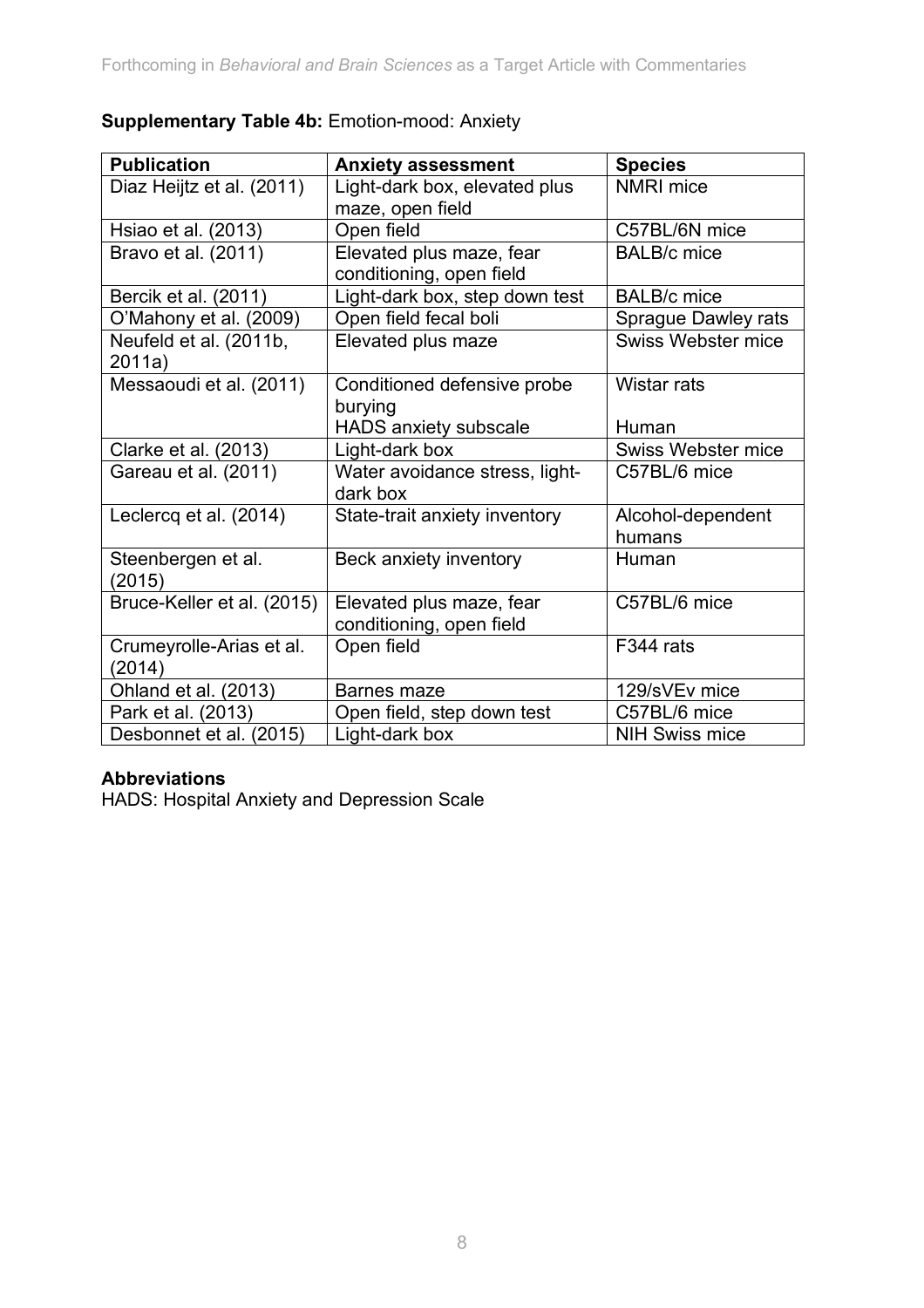| <b>Publication</b>      | <b>Depression assessment</b>   | <b>Species</b>     |
|-------------------------|--------------------------------|--------------------|
| Bravo et al. (2011)     | Forced swim test               | <b>BALB/c</b> mice |
| Messaoudi et al. (2011) | HADS depression subscale       | Human              |
| Jiang et al. (2015)     | DSM, Hamilton's depression     | Human              |
|                         | scale, Montgomery-Asberg       |                    |
|                         | <b>Depression Rating Scale</b> |                    |
| Leclercq et al. (2014)  | Beck depression inventory      | Alcohol-dependent  |
|                         |                                | humans             |
| Steenbergen et al.      | LEIDS-r, Beck depression       | Human              |
| (2015)                  | inventory                      |                    |
| Park et al. (2013)      | Tail suspension test           | C57BL/6 mice       |

#### **Supplementary Table 4c:** Mood disorder: Depression

#### **Abbreviations**

DSM: Diagnostic and Statistical Manual of Mental Disorders

**Supplementary Table 4d:** Autism spectrum/developmental disorders

| <b>Publication</b>      | <b>Autism spectrum</b><br>assessment                        | <b>Species</b>     |
|-------------------------|-------------------------------------------------------------|--------------------|
| Hsiao et al. (2013)     | Pre-pulse inhibition, marble<br>burying, social interaction | C57BL/6N mice      |
| de Theije et al. (2014) | Social interaction                                          | <b>BALB/c</b> mice |

#### **Supplementary Table 4e:** Cognition

| <b>Publication</b>         | <b>Cognition assessment</b>      | <b>Species</b>        |
|----------------------------|----------------------------------|-----------------------|
| Bravo et al. (2011)        | Fear conditioning                | <b>BALB/c</b> mice    |
| Gareau et al. (2011)       | Novel object recognition,        | C57BL/6 mice          |
|                            | T-maze                           |                       |
| Bajaj et al. (2013)        | BDT and the psychometric         | Cirrhotic humans      |
|                            | hepatic encephalopathy score     |                       |
|                            | (PHES; consists of NCT-A,        |                       |
|                            | NCT-B, DST, line tracing test    |                       |
|                            | and serial dotting)              |                       |
| Bruce-Keller et al. (2015) | Fear conditioning                | C57BL/6 mice          |
| Ohland et al. (2013)       | <b>Elevated Barnes maze</b>      | 129/sVEv mice         |
| Desbonnet et al. (2015)    | Novel object recognition, social | <b>NIH Swiss mice</b> |
|                            | transmission food preference     |                       |
|                            | (social memory)                  |                       |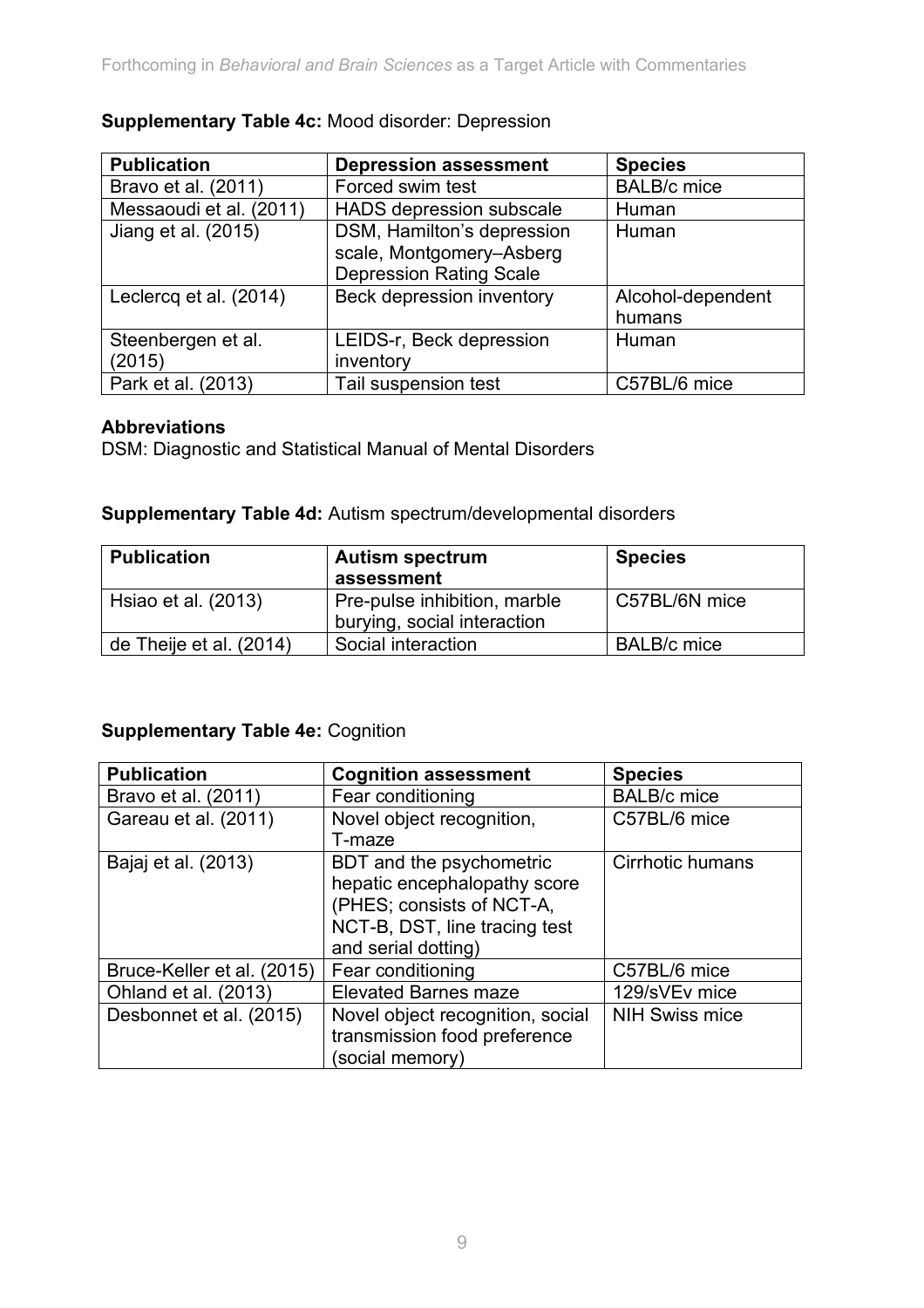### **5. Terminology evaluation**

When addressing anxiety and depression in animals, it is important to keep in mind that these categories depend on verbal reports of feelings in humans and can therefore not be assessed in the same way in animals. It can even be questioned if animals experience anxiety and depression, even though we can readily observe behavioural and physiological changes in test situations that we consider would induce fear or giving up an active coping strategy. To emphasize the distinction between human anxiety and depression and what scientists can assess in animals, it is considered good scientific practice to describe the results of such behavioural tests with terms such as "anxiety-like" or "depression-like" rather than directly inferring anxiety and depression. As shown in tables 5a and 5b, all MGB animal studies relevant to anxiety and depression employ appropriate "anxiety-like" and "depression-like" descriptive terms, even though they all also discuss anxiety and depression as such.

| <b>Publication</b>                 | <b>Behavioural test</b>                                 | <b>Descriptions</b>                                                                           |
|------------------------------------|---------------------------------------------------------|-----------------------------------------------------------------------------------------------|
| Diaz Heijtz et al. (2011)          | Light-dark box,                                         | Anxiety, anxiety behaviour,                                                                   |
|                                    | elevated plus maze,<br>open field                       | anxiety-like behaviour                                                                        |
| Hsiao et al. (2013)                | Open field                                              | Anxiety, anxiety-associated,<br>anxiety-like behaviour                                        |
| Bravo et al. (2011)                | Elevated plus maze,<br>fear conditioning,<br>open field | Anxiety, anxiety behaviour,<br>anxiety-like behaviour, anxiety-<br>related, anxiety responses |
| Bercik et al. (2011)               | Light-dark box, step<br>down test                       | Anxiety, anxiety-like behaviour                                                               |
| O'Mahony et al. (2009)             | Open field fecal boli                                   | Anxiety, anxiety-like behaviour                                                               |
| Neufeld et al. (2011a,<br>2011b)   | Elevated plus maze                                      | Anxiety, anxiety-like behaviour                                                               |
| Messaoudi et al. (2011)            | <b>Conditioned defensive</b><br>probe burying           | Anxiety, anxiety-like behaviour,<br>anxiety related                                           |
| Clarke et al. (2013)               | Light-dark box                                          | Anxiety, anxiety behaviour,<br>anxiety-like behaviour                                         |
| Gareau et al. (2011)               | Water avoidance<br>stress, light-dark box               | Anxiety, anxiety-like behaviour                                                               |
| Bruce-Keller et al. (2015)         | Elevated plus maze,<br>fear conditioning,<br>open field | Anxiety, anxiety behaviour,<br>anxiety-based behaviour,<br>anxiety-like behaviour             |
| Crumeyrolle-Arias et al.<br>(2014) | Open field                                              | Anxiety, anxiety-like behaviour,<br>anxiety-like response, signs of<br>anxiety                |
| Ohland et al. (2013)               | <b>Elevated Barnes</b><br>maze                          | Anxiety, anxiety behaviour,<br>anxiety-like behaviour                                         |
| Park et al. (2013)                 | Open field, step down<br>test                           | Anxiety, anxiety-like behaviour                                                               |
| Desbonnet et al. (2015)            | Light-dark box                                          | Anxiety, anxiety behaviour                                                                    |

**Supplementary Table 5a**: Behavioural tests and descriptive terms relative to anxiety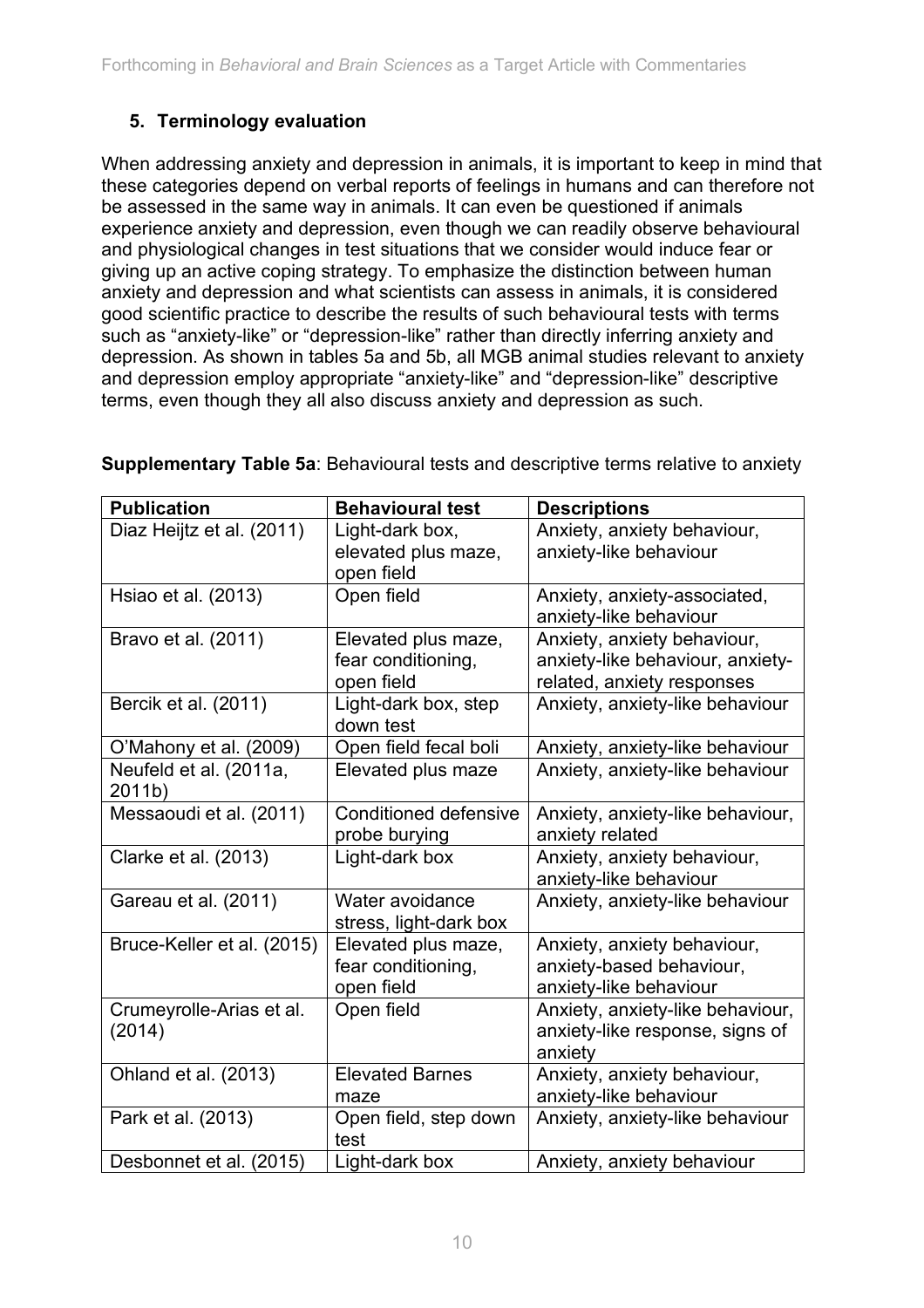**Supplementary Table 5b:** Behavioural tests and descriptive terms relative to depression

| <b>Publication</b>  | <b>Behavioural test</b> | <b>Descriptions</b>                                                 |
|---------------------|-------------------------|---------------------------------------------------------------------|
| Bravo et al. (2011) | Forced swim test        | Depression, depression-related<br>behaviour                         |
| Park et al. (2013)  | Tail suspension test    | Depression, depression-like<br>behaviour; behavioural<br>depression |

In addition to scoring the occurrences of descriptive terms, we also assessed the context in which they were used. We found several instances of inappropriate descriptive terms. With respect to the open field test, for example, Hsiao et al. (2013) write that: "Open field exploration involves mapping an animal's movement in an open arena to measure locomotion and anxiety (Bourin et al., 2007)", and Bravo et al. (2011) report that "*L. rhamnosus* (JB-1)-fed mice were less anxious". Similarly for depression, Park et al. (2013) state that "The induction of chronic depression alters motor activity and the microbial profile in the colon", and Jiang et al. (2015) note that "Studies using animal models have shown that depression affects the stability of the microbiota". Thus, even though all studies in our sample do use "anxiety-like" and "depression-like" descriptive terms when describing findings obtained in animal behavioural tests, several of them also employ anxiety and depression in an inappropriate way, namely to describe anthropomorphically phenomena derived from rodent models.

**Supplementary Table 6**: Independent variables tested, plus statistical methods used in the 25 most cited MGB papers. **Bold font** in the statistical-test cells indicates seemingly inappropriate use of statistical tests in view of the experimental design.

| <b>Publication</b>        | <b>Independent variables</b>                                                                                  | <b>Statistical test</b>                                                                              |
|---------------------------|---------------------------------------------------------------------------------------------------------------|------------------------------------------------------------------------------------------------------|
| Diaz Heijtz et al. (2011) | Microbiota status (GF vs SPF)                                                                                 | Repeated measures<br>ANOVA (phenotype)<br>between, time within)<br>One-way ANOVA                     |
| Hsiao et al. (2013)       | Maternal immune activation;<br>B. fragilis treatment                                                          | <b>Student's t-test, one</b><br>way ANOVA, two-<br>way repeated<br>measure ANOVA<br>(PPI, CD4+ stim) |
| Bravo et al. (2011)       | Ingestion of Lactobacillus;<br>Vagotomy                                                                       | Student's t-test, two-<br>way ANOVA                                                                  |
| Sudo et al. (2004)        | Microbiota status (GF, SPF and<br>gnotobiotic);<br>Stress (restraint, ether);<br>Reconstitution with bacteria | <b>Factorial analysis of</b><br>variance                                                             |
| Bercik et al. (2011)      | Microbiota status (antibiotic);<br>Recolonization;<br>Nerve transection                                       | <b>Analysis of</b><br>variance                                                                       |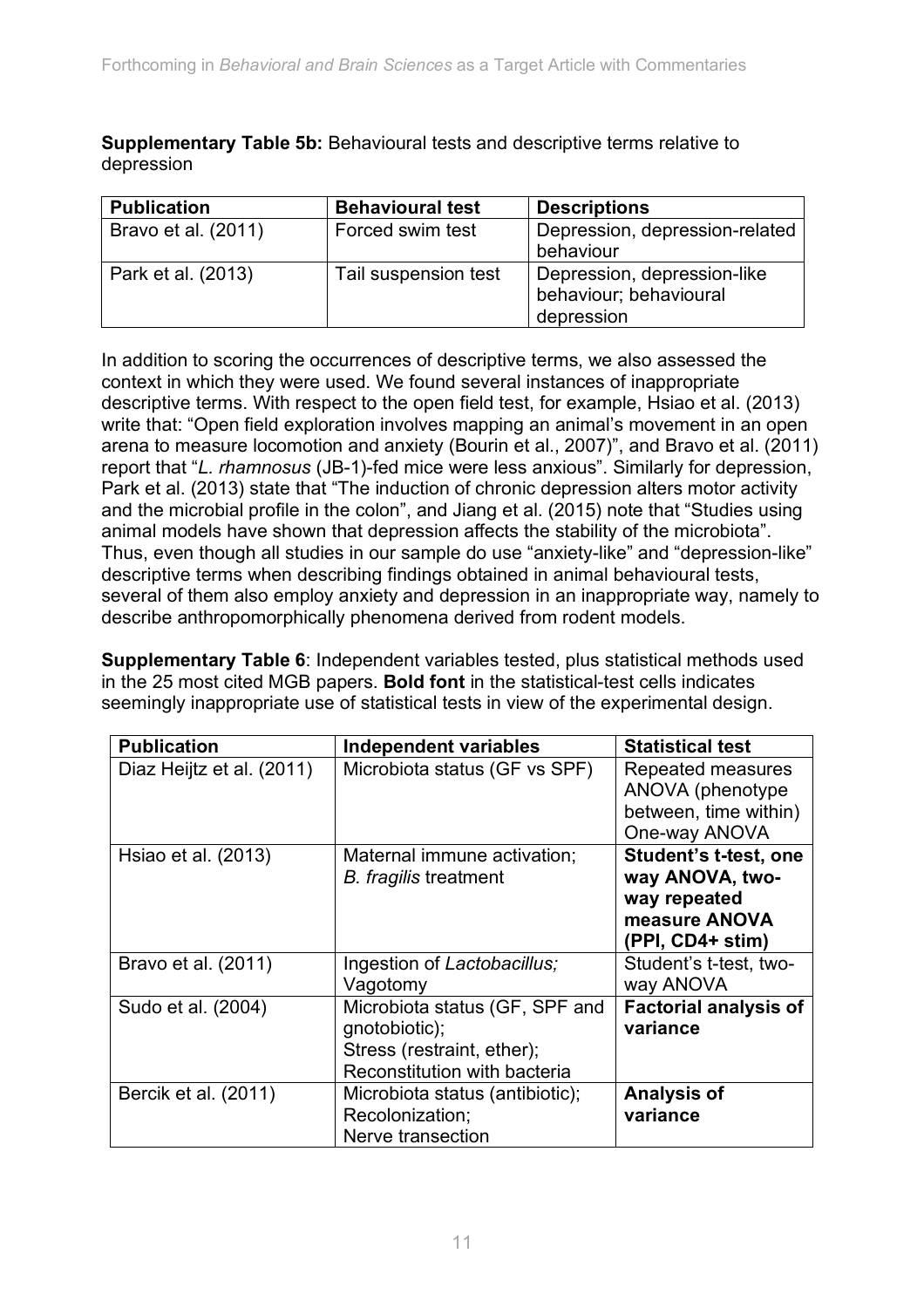| O'Mahony et al. (2009)           | Early life stress<br>(Open field, but all animals)<br>(Colorectal distension, but all<br>animals)                                     | Student's t-test, two-<br>way ANOVA (CRD,<br>open field)                                                         |
|----------------------------------|---------------------------------------------------------------------------------------------------------------------------------------|------------------------------------------------------------------------------------------------------------------|
| Neufeld et al. (2011a,<br>2011b) | Microbiota status (GF vs SPF;<br>colonized GF vs SPF)                                                                                 | Student's t-test, two-<br>way ANOVA (OF,<br>EPM)                                                                 |
| Tillisch et al. (2013)           | Consumption of probiotics                                                                                                             | T test                                                                                                           |
| Messaoudi et al. (2011)          | Consumption of probiotics;<br>Diazepam<br>(Conditioned defensive burying,<br>but all animals)                                         | Kruskal-Wallis rank<br>sum test, Mann-<br>Whitney U test,<br>Wilcoxon test                                       |
| Bailey et al. (2011)             | Social disruption stress;<br>Antibiotic                                                                                               | Two-way ANOVA                                                                                                    |
| Clarke et al. (2013)             | Microbiota status (GF,<br>conventional and colonized<br>GF);<br><b>Novelty stress</b><br><b>Sex</b>                                   | One-, two- and three-<br>way ANOVA                                                                               |
| Gareau et al. (2011)             | Infection (Citrobacter<br>rodentium);<br>Water avoidance stress;<br>Probiotic treatment;<br>Microbiota status (GF vs<br>conventional) | Student t-test, one-,<br>two-way ANOVA,<br>Mann-Whitney test                                                     |
| Ait-Belgnaoui et al.<br>(2012)   | Partial restraint stress;<br>L. farciminis treatment;<br>Myosin light chain kinase<br>inhibitor;<br>Antibiotic treatment              | <b>Student's t-test</b>                                                                                          |
| Bajaj et al. (2013)              | Rifaximin treatment;<br>Time (before and after<br>treatment)                                                                          | Student t-test,<br>principal coordinate<br>analysis (PCA),<br><b>Wilcoxon matched-</b><br>pair signed rank tests |
| Jiang et al. (2015)              | Depression (active MDD,<br>respond MDD, healthy control                                                                               | Kruskal-Wallis rank<br>sum test                                                                                  |
| Leclercq et al. (2014)           | Alcohol dependent<br>detoxification before and after;<br>Intestinal permeability (high,<br>low)                                       | <b>Parametric ANOVA.</b><br>Kruskal-Wallis,<br>Wilcoxon or paired<br><b>Student t-tests</b>                      |
| de Theije et al. (2014)          | Valproic acid injection during<br>gestation;<br><b>Sex</b>                                                                            | Kruskal-Wallis rank<br>sum test, Mann-<br>Whitney U test                                                         |
| Steenbergen et al.<br>(2015)     | Probiotic consumption<br>(multispecies preparation vs<br>placebo);<br>Time (before)                                                   | Repeated measures<br><b>ANOVA</b> (treatment<br>between, time<br>within), Bayesian<br>probabilities              |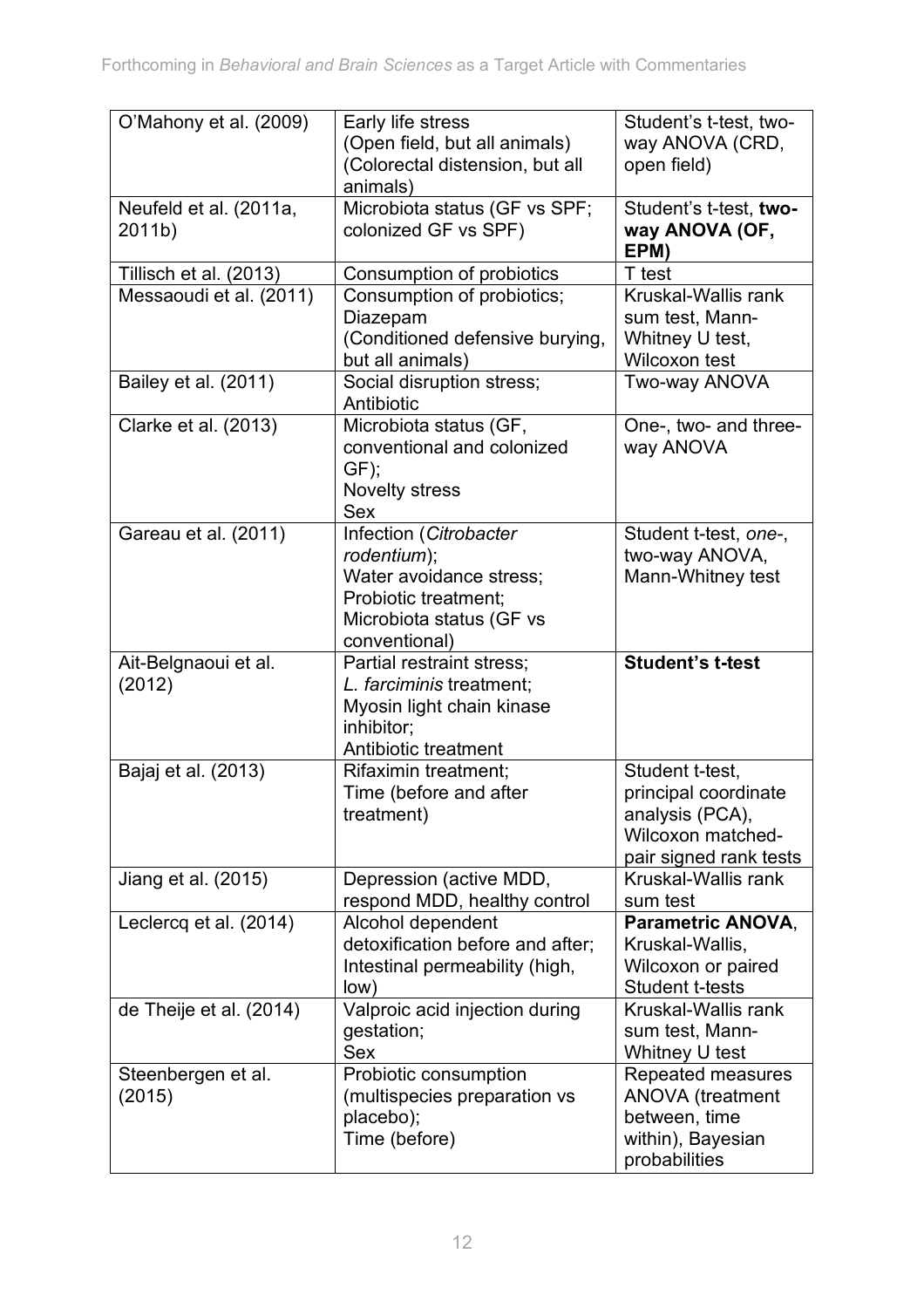| Bruce-Keller et al. (2015)         | Microbiota transfer (high fat or<br>control diet-fed donors)                                                                                                | Student t-test,<br>repeated measures<br>two-way ANOVA<br>(body weight, fear<br>conditioning)                                                                 |
|------------------------------------|-------------------------------------------------------------------------------------------------------------------------------------------------------------|--------------------------------------------------------------------------------------------------------------------------------------------------------------|
| Crumeyrolle-Arias et al.<br>(2014) | Microbiota status (GF vs SPF);<br>Novelty stress (open field or<br>not)                                                                                     | Student's t-test, two-<br>way repeated<br>measures ANOVA<br>(microbial status<br>between, time on<br>sniffing within),<br>Mann-Whitney and<br><b>Kruskal</b> |
| Ohland et al. (2013)               | Genotype (WT vs IL-10 KO);<br>Diet (standard chow vs<br>Western);<br>Lactobacillus helveticus gavage                                                        | <b>Student's one-way</b><br><b>ANOVA</b>                                                                                                                     |
| Park et al. (2013)                 | Olfactory bulbectomy;<br>Intracerebroventricular injection<br>(CRH vs vehicle)<br>(Water avoidance stress, but all<br>animals)                              | Student's t-test                                                                                                                                             |
| Ait-Belgnaoui et al.<br>(2014)     | Probiotic administration<br>(Lactobacillus helveticus R0052<br>& Bifidobacterium longum<br>R0175, L. salivrius, placebo);<br>Chronic water avoidance stress | <b>One-way ANOVA</b>                                                                                                                                         |
| Desbonnet et al. (2015)            | Microbiota status (antibiotic)<br><b>Restraint stress</b>                                                                                                   | Student t-test.<br>factorial and<br>repeated measures<br><b>ANOVA</b> (antibiotic<br>and stress between,<br>time within)                                     |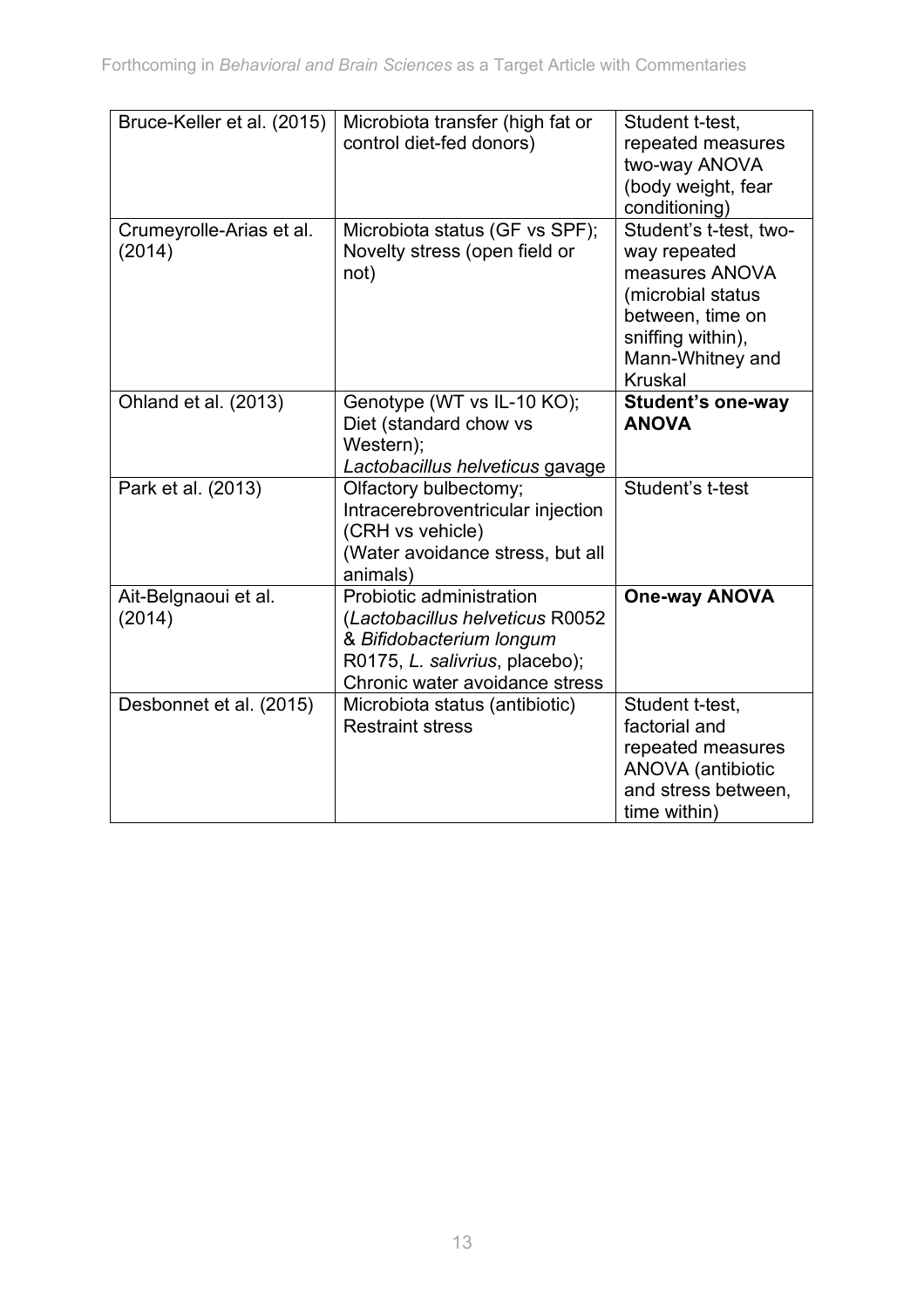#### **7. Microbiota patents and probiotics**

We used the European Patent Office's search tool to find all patents written in English containing the words "microbiome OR microbiota" in the title, abstract or the full text. This search found 2096 patents, which we downloaded and analysed. There is inflationary growth in the number of patents awarded since mid-2016 (Fig. S1).



**Figure S1.** Histogram of the number of microbiota-related patents published in the last ten years.

The majority of microbiota patents in the EPO database are filed from the  $US<sub>1</sub><sup>1</sup>$  and the contribution of the next most prolific country, France, is one-tenth that of US (Fig. S2A). Patent applicants vary from food companies and for-profit biotech companies to academic research institutions (Fig. S2). Elwha LCC, the second most prolific patent applicant, is a holding company with a large but latent patent portfolio. Its business model involves acquiring patents and never attempting to commercialize them, but instead using them to file lawsuits against institutions using those inventions.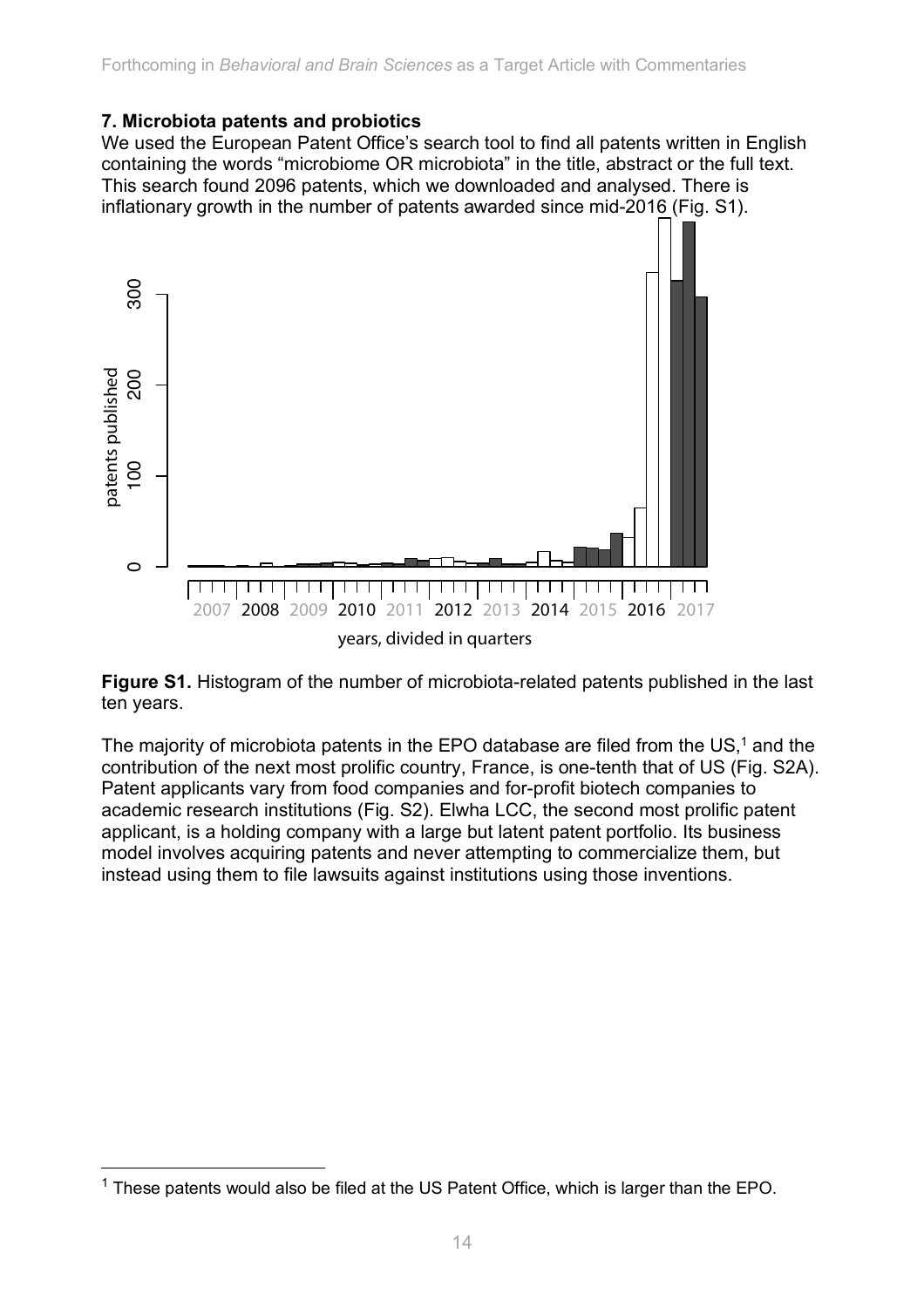

**Figure S2**. Microbiota patents applicants A) Country of origin of the microbiota related patents' applicants. B) The most prolific patent applicants.

As might be expected, the most popular class of microbiota patents is the category labelled C12Q1/68: "Measuring or testing processes involving enzymes, nucleic acids or microorganisms". The next largest proportion of patents involves administration or preparation of probiotics (class A61K3 and its subclasses).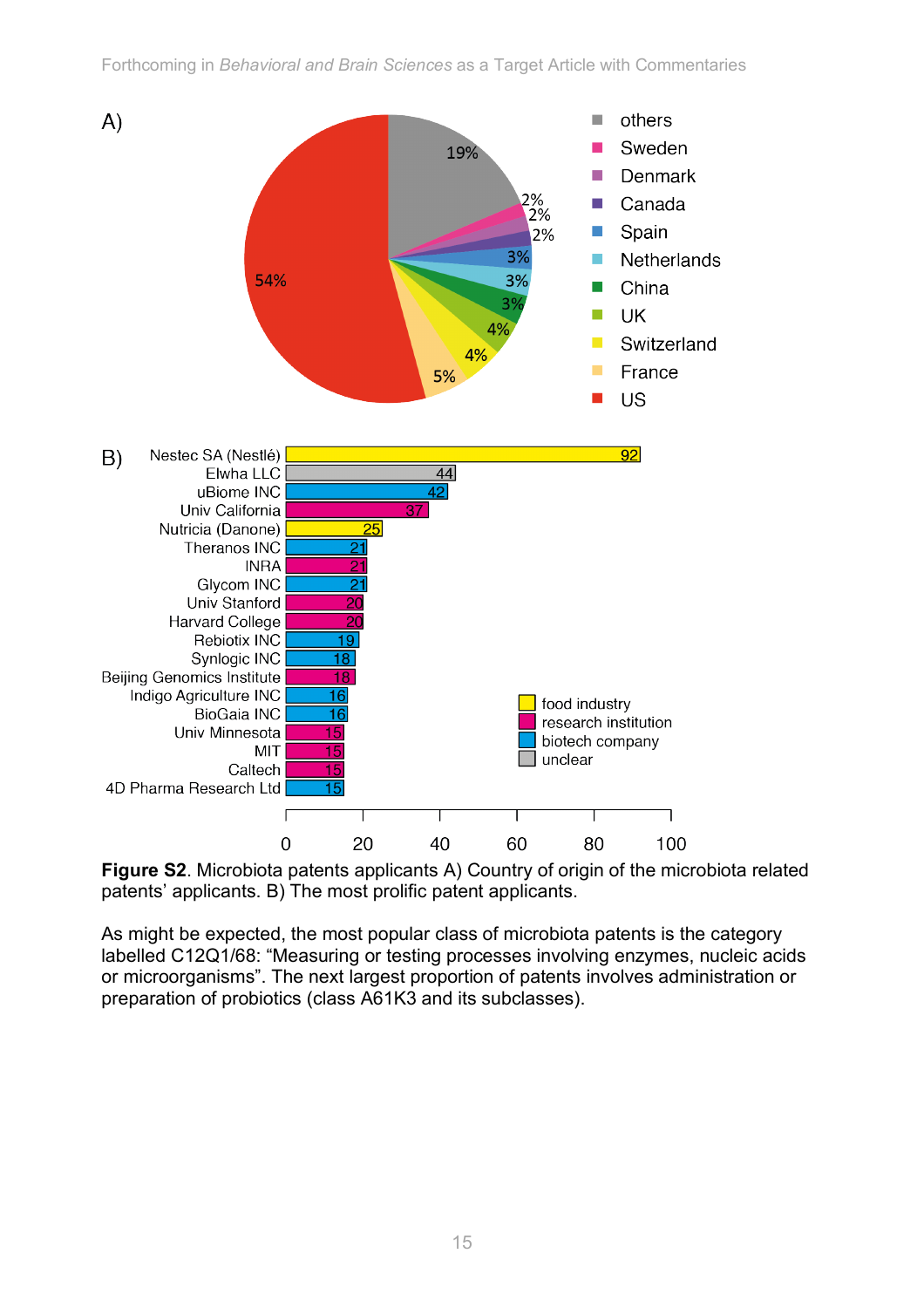#### **8. Microbiota gut brain in general press and online sources**

We used Factiva (http://www.factiva.com) to search for mass media articles about MGB research. The search was performed on July 4th, 2018 with the term: "(microbiome OR microbiota) AND ((brain AND (cogn\* OR (behavio\* AND (mood OR stress)))) OR gut brain axis)". The search scoured English-language major news and business sources, and resulted in 310 articles. Among those articles, the most mentioned companies include University College Cork and Synthetic Biologics. The most prolific source was the Daily Mail with 46 articles, followed by The Times (UK) with 25 articles. US sources include Dow Jones Newswires and The New York Times (Fig. S3).

**Figure S3.** Most mentioned Subjects, Industries, Sources, Companies and Regions in the 310 general press articles pertaining to "microbiota gut brain" found through a Factiva search.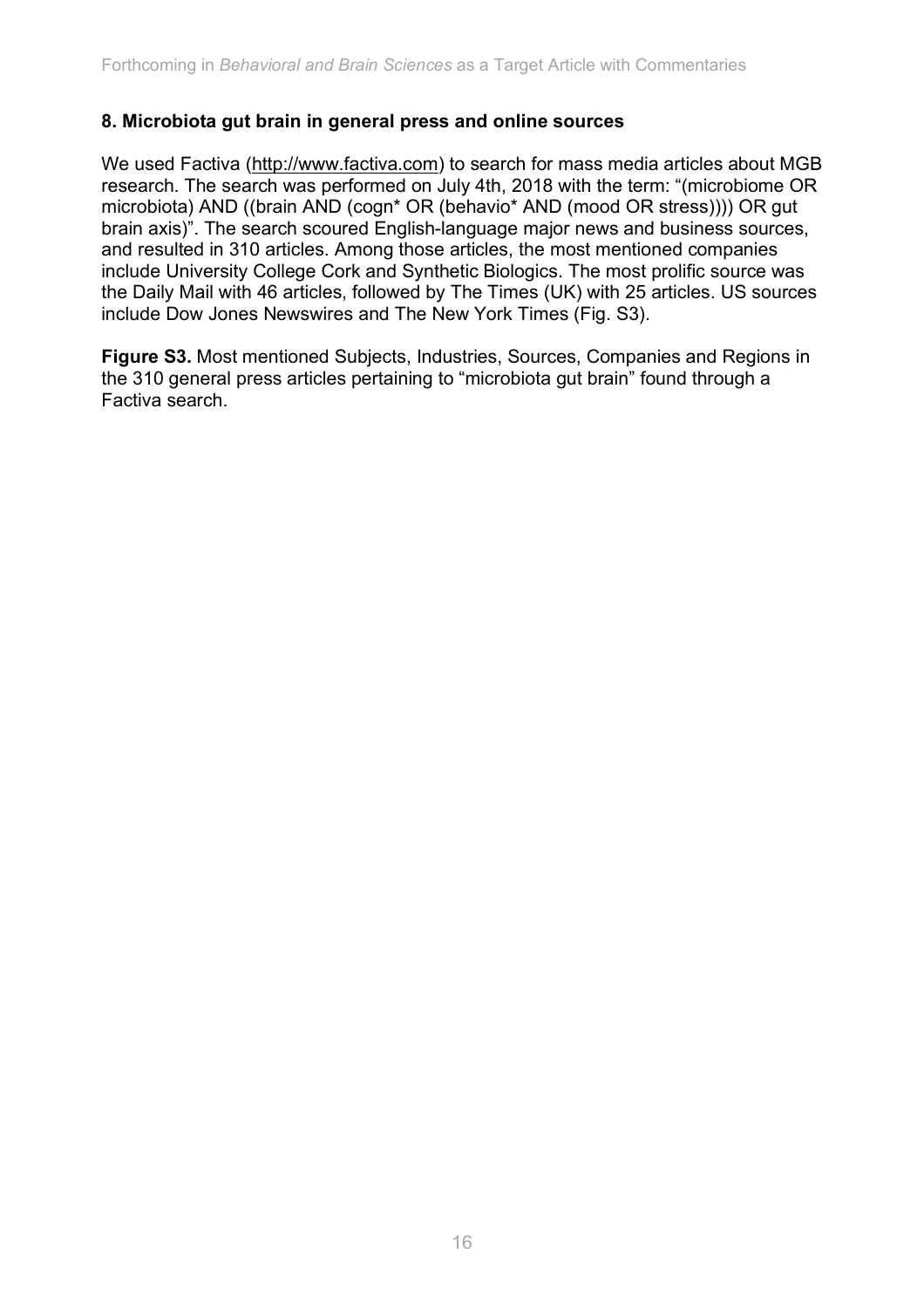# **Most mentioned**

### **Subjects**

| 88 | Health           |
|----|------------------|
| 77 | Nutrition        |
| 43 | Mental disorders |
|    | Mood disorders   |

- $31$ R&D
- 30 Dementia
- 25 Lifestyle
- 25 **Diabetes**
- $20<sub>1</sub>$
- Obesity 20
- Food/Drink 19

# **Sources**

Daily Mail

- 46 The Times (U.K.)  $25<sub>1</sub>$ Dow Jones Newswires  $17<sup>2</sup>$ express.co.uk (U.K.)
- $11$ The New York Times
- $11<sub>l</sub>$ The Guardian
- $10<sup>°</sup>$ The Independent
- $10<sub>1</sub>$ Press Association
- 9 Washington Post
- 9 The Wall Street Journal

 $9 \Box$ 

### **Industries**

Pharmaceuticals  $17$ 

- **Health Care/Life Sciences**  $\overline{7}$
- Diagnostic/Therapeutic Devices
- 6 **Business/Consumer Services**
- 5 Diabetes Drugs  $\overline{5}$
- Agriculture
- $\overline{4}$ **Antibiotics**
- $\overline{4}$ Private Equity
- 4 Medical Research Services

 $4\Box$ 

### **Companies**

- **University College Cork**
- 9 Synthetic Biologics Inc.
- 8 University of California San Francisco
- $\overline{4}$ Johnson & Johnson
- $3<sup>1</sup>$

# **Regions**

- United Kingdom
- 112 **United States** 
	- 62 Australia
	- 23 **Ireland**
	- 23 India
	- $20$ Canada
	- 10
	- Nevada 8 ٠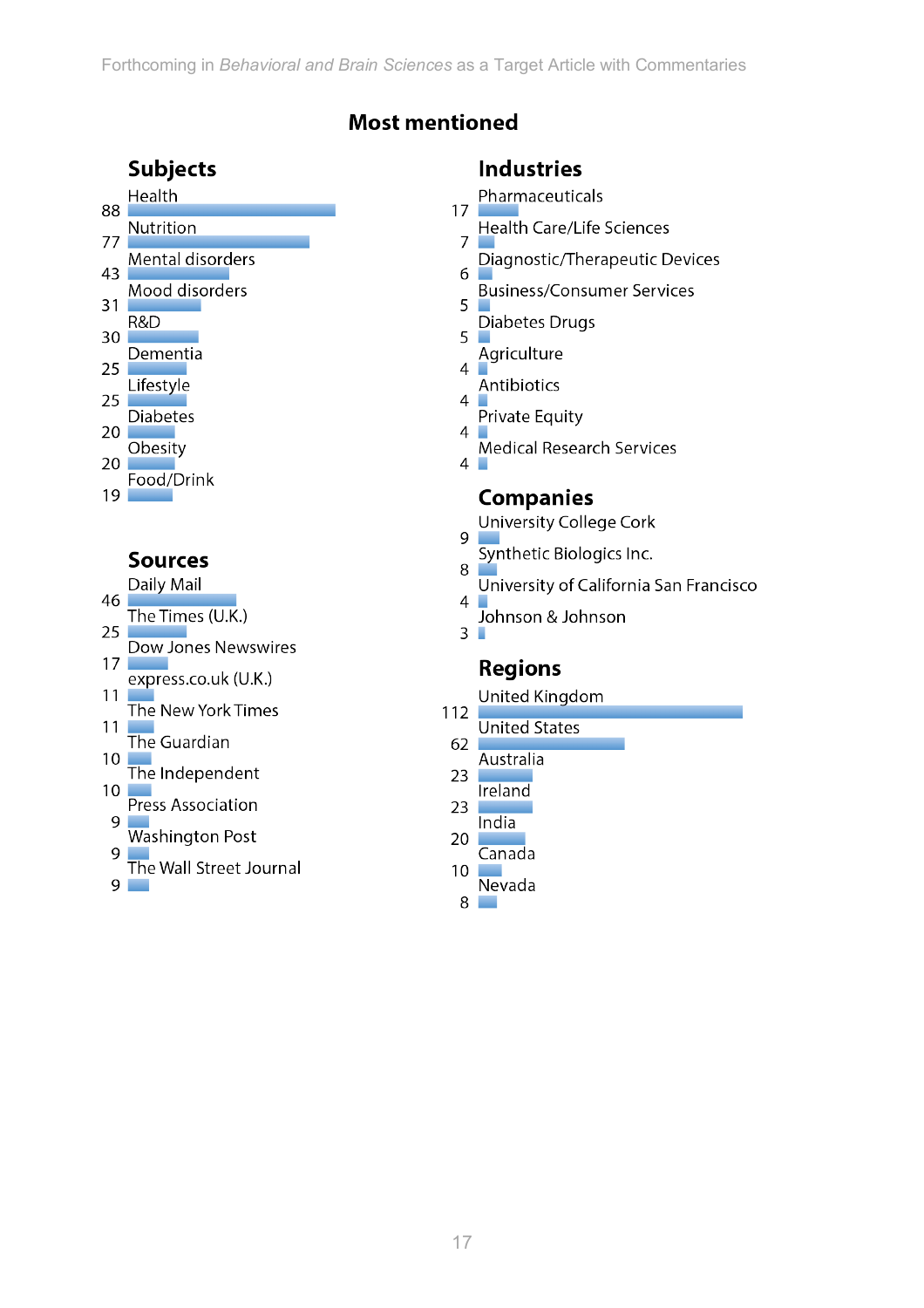**Supplementary Material Table 8:** Selected quotes from online sites (in order of appearance in a list generated from a Google search for 'gut brain microbiome'). 50 hits were examined, scholarly articles discarded, and quotes extracted from the first 10 remaining sites.

| 'The microbiome-gut-brain axis also has the potential to fortify                                                               | Psychology                              |
|--------------------------------------------------------------------------------------------------------------------------------|-----------------------------------------|
| mental toughness in both sport and life'<br>'Recent findings between the gut microbiota and the brain                          | <b>Today Blog</b><br><b>MigrainePal</b> |
| suggest that our microbiota can deeply influence our health,                                                                   |                                         |
| brain and potentially even our behaviour. The microbiota has                                                                   |                                         |
| been associated with several neurological conditions and it                                                                    |                                         |
| could be playing a role in your migraine condition'                                                                            |                                         |
| 'It is of course not surprising that gut microbiota profiling is not                                                           | Dr John Bergman                         |
| included as part of the routine clinical practice  Most                                                                        |                                         |
| psychiatric patients have digestive disorders, where 99% of all                                                                |                                         |
| cognitive disorders start, so why are they being treated with                                                                  |                                         |
| Psychotropic drugs [and not diet?]'                                                                                            |                                         |
| 'Down in your large intestine live trillions and trillions of helpful                                                          | <b>Nine Digital</b>                     |
| bacteria and other microscopic creatures, collectively known as                                                                | Coach                                   |
| your gut microbiome. These critters help digest your food, keep                                                                |                                         |
| you in good health, and – according to new research –                                                                          |                                         |
| influence your thoughts'                                                                                                       |                                         |
| It seems that our minds are, in some part, controlled by the                                                                   | <b>Medical News</b>                     |
| bacteria in our bowels'                                                                                                        | <b>Today</b>                            |
| 'Gut flora influence various brain functions, affecting your                                                                   | <b>Dr Lam Coaching</b>                  |
| thoughts, emotions, and memory'                                                                                                |                                         |
| 'What we eat or take can also weaken our microbiome.                                                                           | <b>Griffith Consulting</b>              |
| Pharmaceuticals such as anti-biotics, the oral contraceptive pill,                                                             |                                         |
| antidepressants all wipe out our beneficial bacteria. Foods such                                                               |                                         |
| as coffee, alcohol, refined sugar, Artificial and GMO Foods also                                                               |                                         |
| disrupt the balance'                                                                                                           |                                         |
| 'Research suggests that up to 90% of health conditions be [sic]                                                                | Institute of                            |
| linked to the microbiome and the gut. Find out which top foods                                                                 | <b>Holistic Nutrition</b>               |
| to avoid in your diet and which to increase in order to create a<br>healthy gut-brain connection. Learn all of the other ways, |                                         |
| including supplementation, which can protect the microbiome.                                                                   |                                         |
| Your gut-brain axis also affects your memory, concentration and                                                                |                                         |
| focus'                                                                                                                         |                                         |
| 'This study suggests that reduced microbiome diversity may be                                                                  | <b>Janet Settle</b>                     |
| related to weight gain in women taking atypical antipsychotics.                                                                | <b>Integrative</b>                      |
| Atypicals are in widespread use in the US. Given the other                                                                     | <b>Psychiatry</b>                       |
| benefits of probiotic supplementation, it would be a winning                                                                   |                                         |
| proposition to add probiotics for those taking atypical                                                                        |                                         |
| antipsychotics'                                                                                                                |                                         |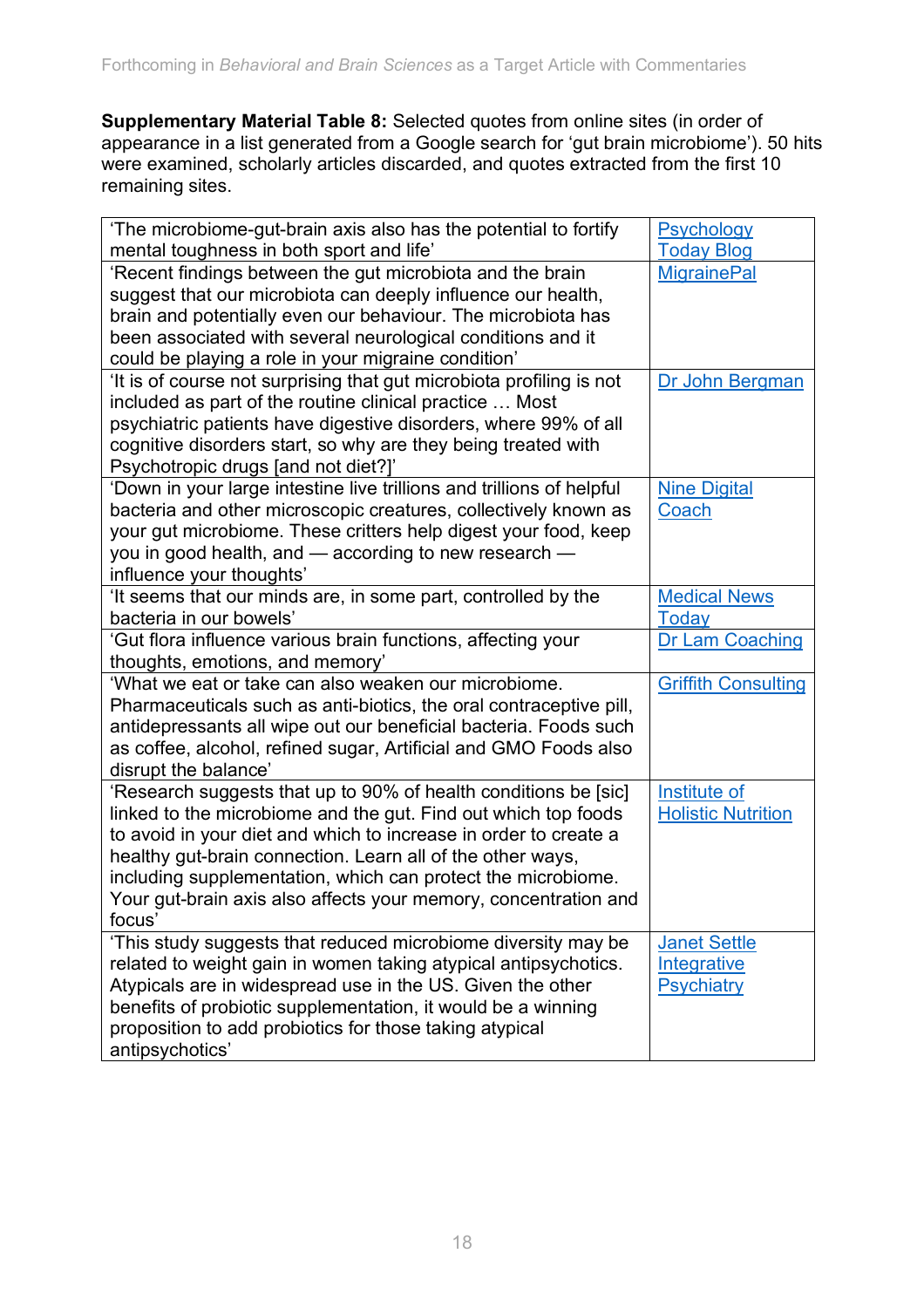| 'The lack of diversity in the microbial population, and the        | <b>That Sugar Film</b> |
|--------------------------------------------------------------------|------------------------|
| integrity of the intestinal wall – which is maintained with a      |                        |
| healthy, flourishing microbiome – may influence negative           |                        |
| symptoms and disease such as depression, anxiety, autism and       |                        |
| Parkinson's disease. Gut bacteria may also impact teen             |                        |
| behavior, and appears to influence levels of mood modulating       |                        |
| neurotransmitters, such as dopamine, GABA, histamine,              |                        |
| acetylcholine and serotonin. What is interesting, is diet seems to |                        |
| have powerful sway over the state of balance (symbiosis), or       |                        |
| imbalance (dysbiosis) of the microbiota, and therefore our         |                        |
| mental and brain health'                                           |                        |
| 'When your gut microbiome is balanced, you stay healthy, you       | <b>Dr Northrup</b>     |
| are in a good mood and you have a lot of energy. When your         |                        |
| gut microbiome is out of balance, you are setting yourself up for  |                        |
| a host of health issues, including weight gain, diabetes, brain    |                        |
| fog, and cancer  The good new[s] is that you can change your       |                        |
| gut microbiome. You see, the average lifespan of a bacterium in    |                        |
| your microbiome is 20 minutes! So you have the opportunity         |                        |
| every time you eat to begin to change the population of your gut   |                        |
| microbiome. This is good news because it means that rather         |                        |
| than having to subscribe to theories, such as the Paleo diet,      |                        |
| which assumes our genes evolve so slowly that we all need to       |                        |
| eat like cavemen, we can begin to change our gut microbiome        |                        |
| (and thus it's [sic] genes) one meal at a time, and even achieve   |                        |
| a healthy gut very quickly'                                        |                        |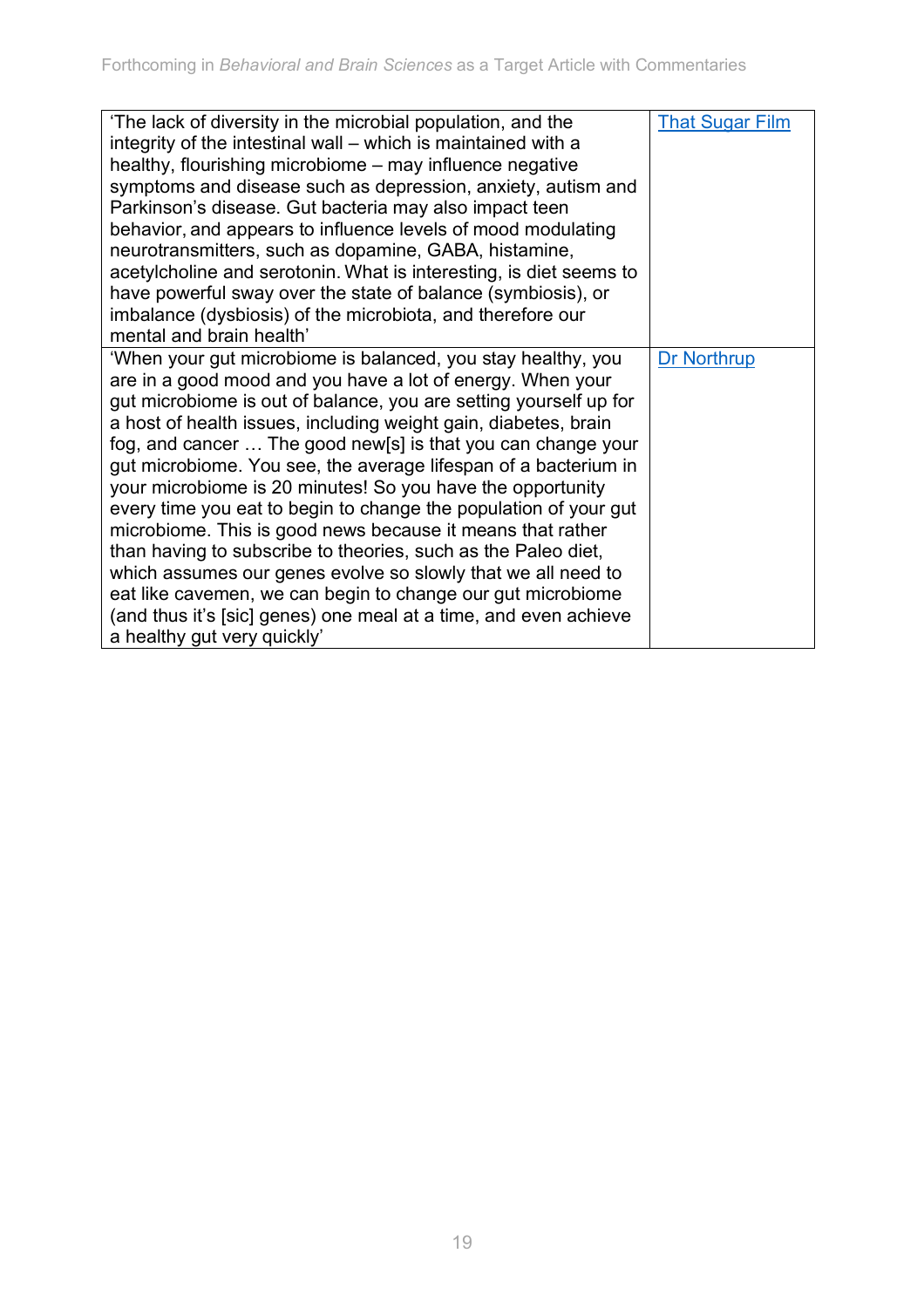**Supplementary Material Table 9:** Most popular news articles about MGB shared on Twitter in November and early December 2017.

We made an advanced Twitter search with the phrase: "gut brain microbiota OR bacteria OR micro OR bact OR bug since:2017-11-01" on December 17, 2017. A representative quote for each article is presented in the table. Articles are ordered by decreasing popularity.

| 'If the research holds up  it may one day be        | The New York Times                    |
|-----------------------------------------------------|---------------------------------------|
| possible to prevent the development of the          | A Baffling Brain Defect Is Linked     |
| malformations in susceptible newborns by            | to Gut Bacteria, Scientists Say       |
| manipulating their microbiome – perhaps with a      | 10.06.2017                            |
| simple fecal transplant.'                           |                                       |
| 'these microbes have eons of experience             | <b>The Atlantic</b>                   |
| modifying our brains, they are likely to be more    | <b>When Gut Bacteria Change</b>       |
| precise and subtle than current pharmacological     | <b>Brain Function</b>                 |
| approaches, which could mean fewer side             | 24.06.2015                            |
| effects.'                                           |                                       |
| 'Right now, we don't know enough to justify the     | Forbes                                |
| claims made for probiotic supplements. The          | <b>Science Is Showing How Gut</b>     |
| marketing is leagues ahead of the evidence, and     | <b>Bacteria Affect The Brain, But</b> |
| we'd do well to view these claims with              | <b>Don't Bother Taking Probiotics</b> |
| skepticism.'                                        | Yet                                   |
|                                                     | 27.08.2017                            |
| 'A three-way relationship between the brain, gut    | Daily Mail                            |
| and stress hormone cortisol appears to influence    | Is gut bacteria linked to autism?     |
| how 'messages' are communicated in the body,        | Pathogens in the stomach alter        |
| which may result in autistic symptoms'              | the brain's development and           |
|                                                     | may increase the risk of              |
|                                                     | condition                             |
|                                                     | 25.08.2017                            |
| 'researchers listed 10 different ways that the      | <b>Huffington Post</b>                |
| microbiome may contribute to the development of     | <b>Targeting Gut Bacteria May Be</b>  |
| Alzheimer's disease, including fungal and           | <b>The Key To Preventing</b>          |
| bacterial infections in the intestinal tract and    | Alzheimer's                           |
| increased permeability of the blood-brain barrier.' | 21.02.2017                            |
| 'Could it be a similar case to that of the human    | The Guardian                          |
| genome – another great hope in predicting           | Is your gut microbiome the key        |
| disease and personalised preventative medicine,     | to health and happiness?              |
| but which becomes more impenetrably complex         | 6.11.2017                             |
| the more we learn about it?'                        |                                       |
| 'It's far too soon to know whether the probiotic    | <b>National Public Radio</b>          |
| has any effect, but [a study participant] suspects  | <b>Gut Bacteria Might Guide The</b>   |
| it might.'                                          | <b>Workings Of Our Minds</b>          |
|                                                     | 18.11.2017                            |
| 'According to influential neurologist from the US,  | <b>Australian Broadcasting</b>        |
| Dr David Perlmutter, there is some good news        | Corporation, All in the Mind          |
| about the treatment of brain disorders in the       | The second brain                      |
| future.'                                            | 17.01.2016                            |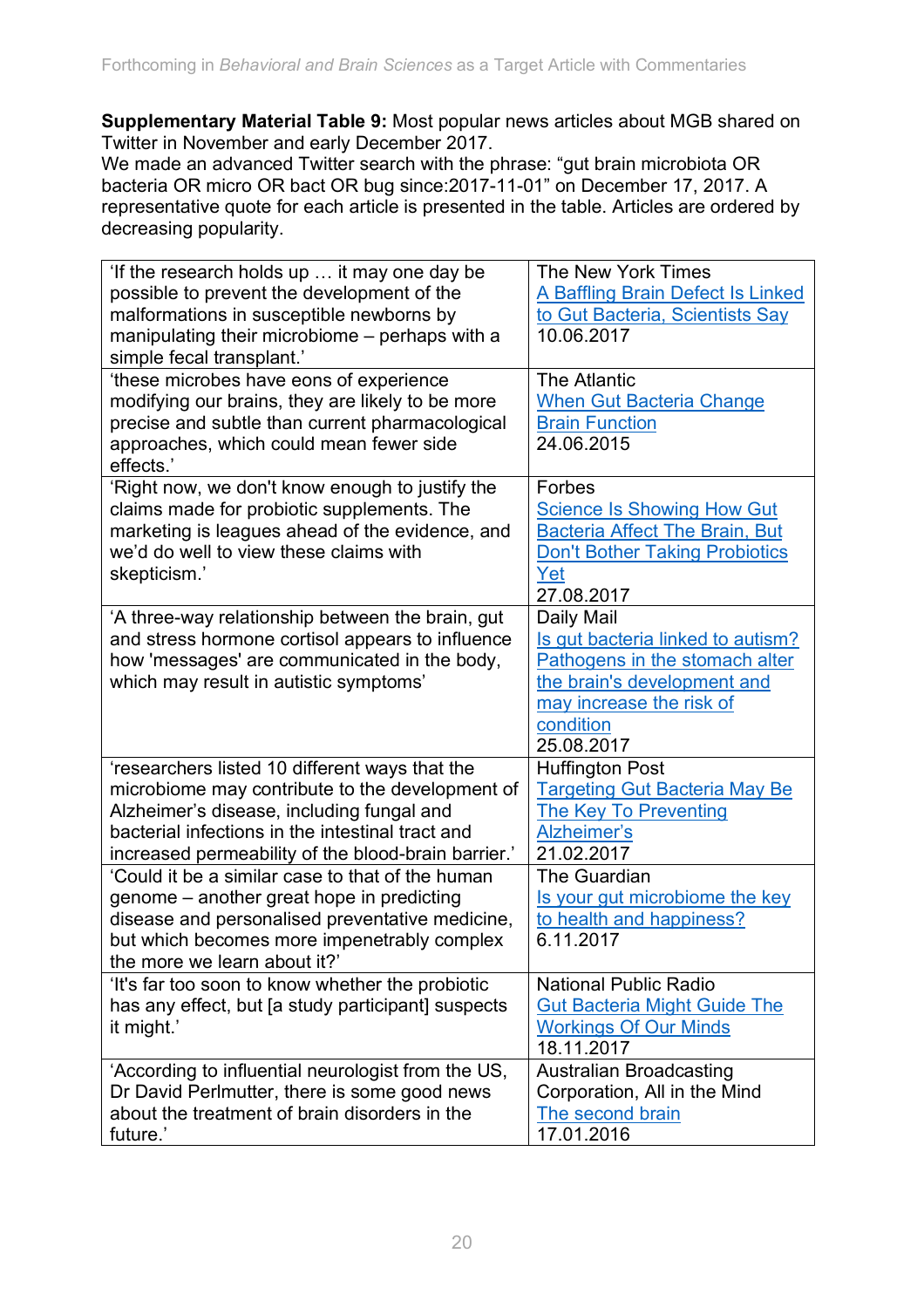| '1. Reduce sugar and processed foods              | <b>BBC</b>                       |
|---------------------------------------------------|----------------------------------|
| 2. Increase your intake of Omega-3 fats           | How food can improve your        |
| 3. Eat more tryptophan-containing foods like      | mental health                    |
| pork, chicken, seeds and walnuts                  | 22.05.2017                       |
| 4. Feed your gut bugs'                            |                                  |
| 'the findings are enough to determine that        | Daily Mail                       |
| "strategies that alter the gut microbiota         | Healthy gut bacteria could help  |
| composition in the elderly," such as developing a | protect you from almost EVERY    |
| good diet and taking probiotics and prebiotics,   | age-related disease, study finds |
| "reduce inflammaging and promote healthy          | 2.11.2017                        |
| aging," says Dr Fransen.'                         |                                  |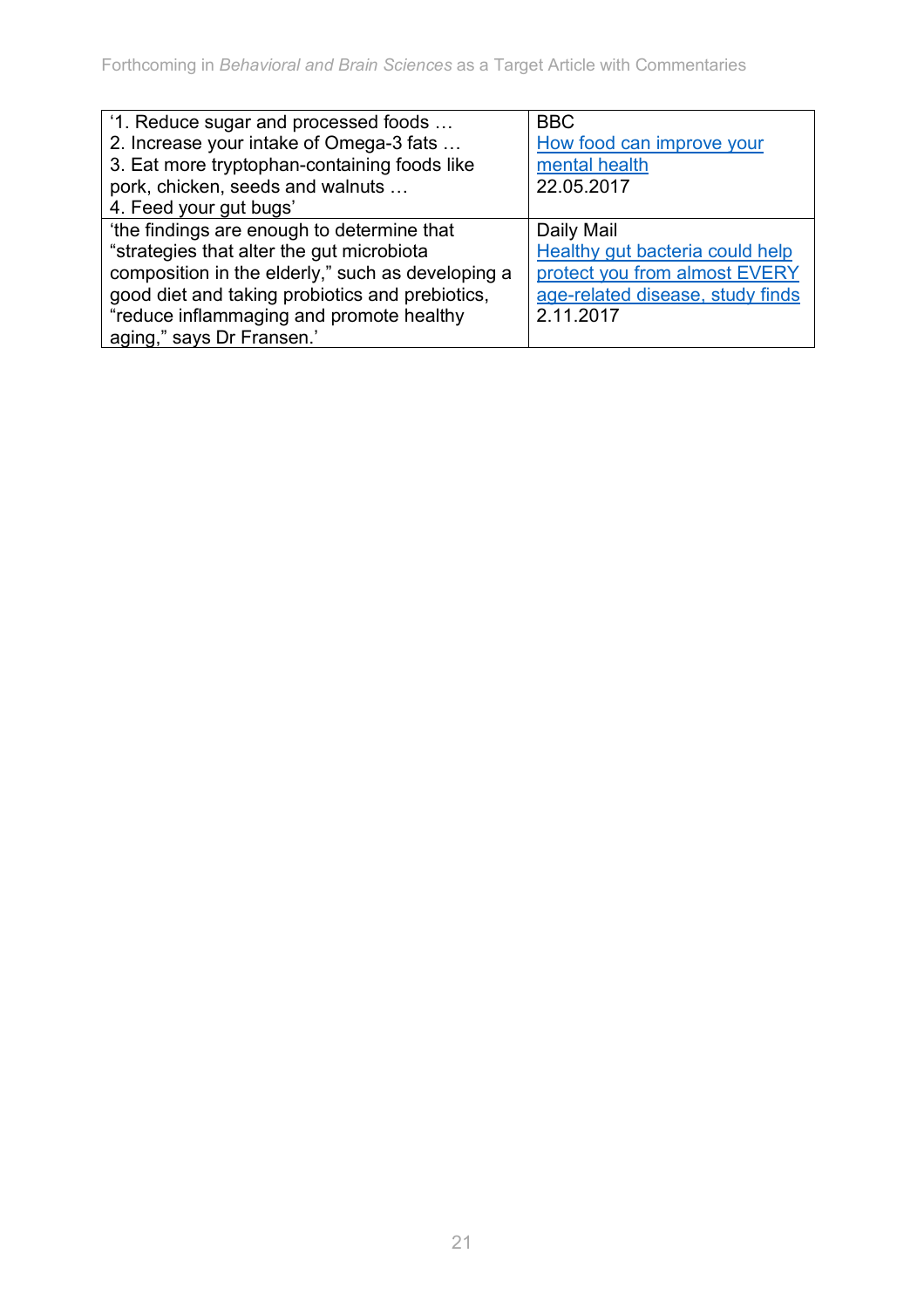#### **10. Supplementary Material References**

- Ait-Belgnaoui, A., Durand, H., Cartier, C., Chaumaz, G., Eutamene, H., Ferrier, L., Houdeau, E., Fioramonti, J., Bueno, L., and Theodorou, V. (2012). Prevention of gut leakiness by a probiotic treatment leads to attenuated HPA response to an acute psychological stress in rats. Psychoneuroendocrinology 37, 1885–1895.
- Ait-Belgnaoui, A., Colom, A., Braniste, V., Ramalho, L., Marrot, A., Cartier, C., Houdeau, E., Theodorou, V., and Tompkins, T. (2014). Probiotic gut effect prevents the chronic psychological stress-induced brain activity abnormality in mice. Neurogastroenterol. Motil. 26, 510–520.
- Bailey, M.T., Dowd, S.E., Galley, J.D., Hufnagle, A.R., Allen, R.G., and Lyte, M. (2011). Exposure to a social stressor alters the structure of the intestinal microbiota: implications for stressor-induced immunomodulation. Brain. Behav. Immun. 25, 397–407.
- Bajaj, J.S., Heuman, D.M., Sanyal, A.J., Hylemon, P.B., Sterling, R.K., Stravitz, R.T., Fuchs, M., Ridlon, J.M., Daita, K., Monteith, P., et al. (2013). Modulation of the metabiome by rifaximin in patients with cirrhosis and minimal hepatic encephalopathy. PLoS One 8, e60042.
- Bercik, P., Denou, E., Collins, J., Jackson, W., Lu, J., Jury, J., Deng, Y., Blennerhassett, P., Macri, J., McCoy, K.D., et al. (2011). The intestinal microbiota affect central levels of brain-derived neurotropic factor and behavior in mice. Gastroenterology 141, 599–609, 609.e1-3.
- Bravo, J.A., Forsythe, P., Chew, M. V., Escaravage, E., Savignac, H.M., Dinan, T.G., Bienenstock, J., and Cryan, J.F. (2011). Ingestion of *Lactobacillus* strain regulates emotional behavior and central GABA receptor expression in a mouse via the vagus nerve. Proc. Natl. Acad. Sci. USA 108, 16050–16055.
- Bruce-Keller, A.J., Salbaum, J.M., Luo, M., Blanchard, E., Taylor, C.M., Welsh, D.A., and Berthoud, H.-R. (2015). Obese-type gut microbiota induce neurobehavioral changes in the absence of obesity. Biol. Psychiatry 77, 607–615.
- Clarke, G., Grenham, S., Scully, P., Fitzgerald, P., Moloney, R.D., Shanahan, F., Dinan, T.G., and Cryan, J.F. (2013). The microbiome-gut-brain axis during early life regulates the hippocampal serotonergic system in a sex-dependent manner. Mol. Psychiatry 18, 666–673.
- Crumeyrolle-Arias, M., Jaglin, M., Bruneau, A., Vancassel, S., Cardona, A., Daugé, V., Naudon, L., and Rabot, S. (2014). Absence of the gut microbiota enhances anxiety-like behavior and neuroendocrine response to acute stress in rats. Psychoneuroendocrinology 42, 207–217.
- Desbonnet, L., Clarke, G., Traplin, A., O'Sullivan, O., Crispie, F., Moloney, R.D., Cotter, P.D., Dinan, T.G., and Cryan, J.F. (2015). Gut microbiota depletion from early adolescence in mice: Implications for brain and behaviour. Brain. Behav. Immun. 48, 165–173.
- Diaz Heijtz, R., Wang, S., Anuar, F., Qian, Y., Björkholm, B., Samuelsson, A., Hibberd, M.L., Forssberg, H., and Pettersson, S. (2011). Normal gut microbiota modulates brain development and behavior. Proc. Natl. Acad. Sci. USA 108, 3047–3052.
- Gareau, M.G., Wine, E., Rodrigues, D.M., Cho, J.H., Whary, M.T., Philpott, D.J., Macqueen, G., and Sherman, P.M. (2011). Bacterial infection causes stressinduced memory dysfunction in mice. Gut 60, 307–317.
- Hsiao, E.Y., McBride, S.W., Hsien, S., Sharon, G., Hyde, E.R., McCue, T., Codelli, J.A., Chow, J., Reisman, S.E., Petrosino, J.F., et al. (2013). Microbiota modulate behavioral and physiological abnormalities associated with neurodevelopmental disorders. Cell 155, 1451–1463.